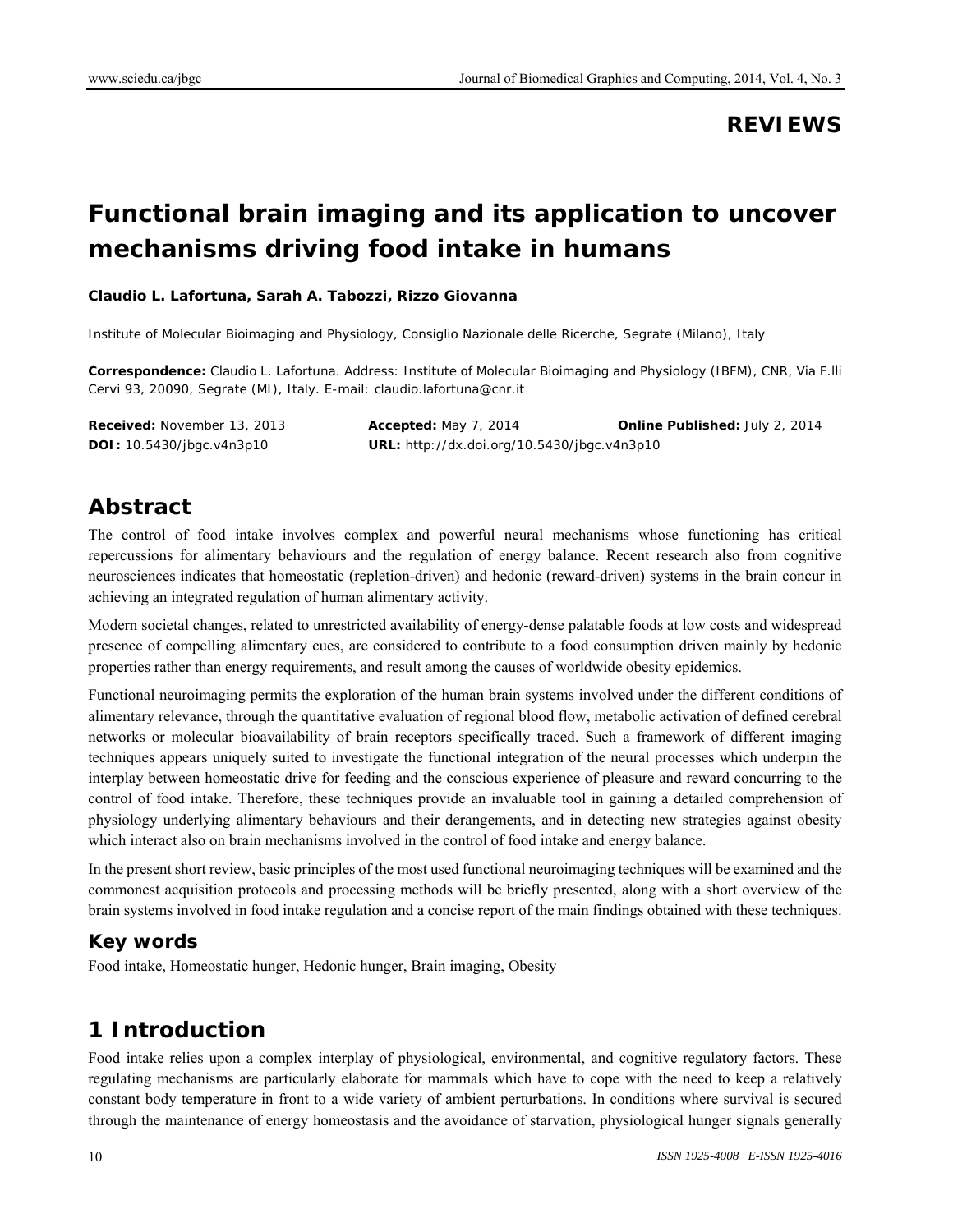have preponderance over cognitive factors, being referred to as homeostatic hunger  $[1-3]$ . However, in modern environments with abundant, constant and inexpensive availability of highly palatable and calorically dense foods, evidence suggests that most eating occurs prior to the development of significant energy deprivation or at least for reasons other than acute energy depletion [4]. The resulting motivation for food intake is thus considered principally driven by the reward value of foods which overrides internal signals of satiety and gives rise to the development of a separate motivation to consume palatable foods mainly for their hedonic appeal, under the urge of the so-called hedonic hunger  $[1-3]$ . Rapid societal changes in relation to food availability and consumption, driven mainly by gustatory properties rather than energy content, are being increasingly recognised as strongly contributing to the recent surge of obesity and its associated co morbidities worldwide  $[5, 6]$ .

The initiation and maintenance of ingestive behaviour is thus determined by the balance of metabolic (homeostatic) and non-metabolic (hedonic) factors which regulate appetite and food intake [7-9]. Complex (and not completely known) brain mechanisms in the hypothalamic nuclei modulate the drive for feeding by receiving short-term gastrointestinal information (gut hormones) related to nutritional stimuli  $[10, 11]$  and long-term adiposity signals (leptin) related to energy stores and body weight regulation  $[12]$ , and by integration of powerful inputs from higher cortical centres and nervous structures concerned with pleasure and reward <sup>[9]</sup>.

Thus, eating results to be not a simple stereotyped task, but a complex set of processes carried out with the involvement of peripheral and central nervous system (CNS) to coordinate activities ranging from the obtainment of sensory information about food to the evaluation of desirability and selection of appropriate behaviour under the internal drive of appetite.

Under this perspective, understanding of the neurophysiology of the alimentary behaviour requires a technical approach able to take into account the global participation of the brain in this process. Functional neuroimaging, a term incorporating a number of non-invasive brain imaging techniques for the assessment of neural activation correlated with cognitive and behavioural processes, has recently provided a powerful tool for exploration of brain systems involved in networks mediating appetite and food intake  $[13-15]$ .

A number of neuroimaging methods are currently available for the in vivo examination of the brain under normal and pathological conditions. Among these, magnetic resonance imaging (MRI) and x-ray computed tomography (CT) provide information about brain structure; other techniques such as positron emission tomography (PET), single photon emission tomography (SPECT) and functional MRI (fMRI) allow the investigation of the functional activity of the human brain, by measurement of blood flow, metabolism and receptor distribution [16, 17]. Each of these techniques presents relative advantages and limitations in the ability to resolve temporally and spatially cerebral processes.

In recent years, the increased availability of neuroimaging techniques for the evaluation of brain responses to a variety of alimentary stimuli and food cues has led to a considerable rise of studies in normal weight and obese individuals, under fed and fasted, to better identify the brain mechanisms involved in the regulation of food intake of potential importance for the development of behavioural strategies and pharmacological therapies in the fight against obesity.

Initially, in this article the basic principles of the most used functional neuroimaging methods, fMRI and PET, will be reviewed and the commonest acquisition protocols and processing methods will be briefly presented. A short overview of the brain systems involved in food intake regulation will then follow along with a concise report of the main findings obtained with neuroimaging techniques.

## **2 Imaging techniques**

### **2.1 fMRI**

*Published by Sciedu Press* 11 fMRI investigates neural activation in the cerebral areas functionally involved, by measuring the regional haemodynamic response. Functional activity in a cerebral area causes an increase in local blood flow, leading to a local increase of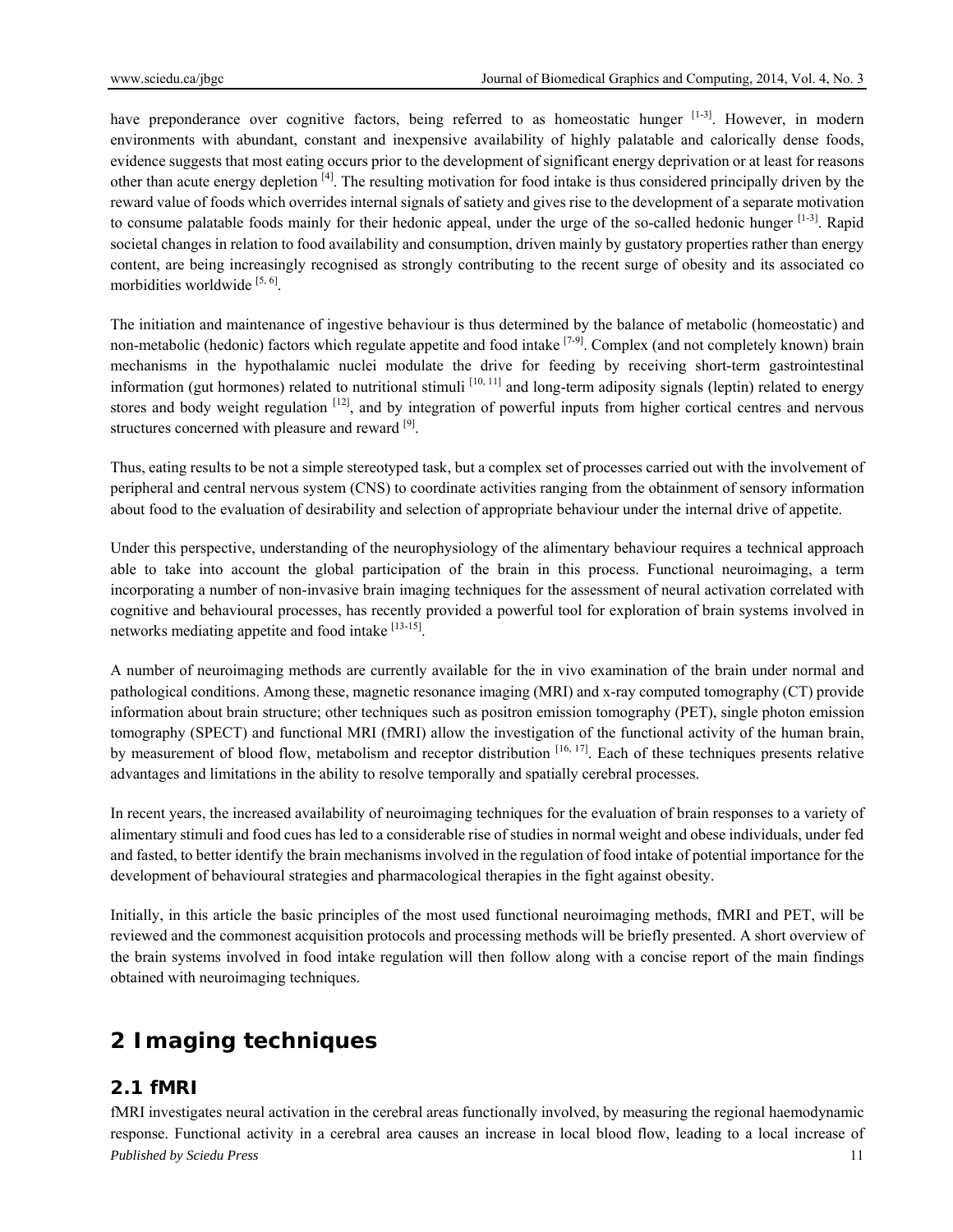oxygenated blood. Due to the diamagnetic behaviour of oxygenated blood (with respect to the paramagnetic deoxygenated blood), the cerebral areas involved in activation present a decrease in the local susceptibility effect, and thus an increase in the signal intensity, as observed in a T2-weighted or T2\*-weighted MRI imaging (the so-called Blood Oxygenation Level Dependent, BOLD, effect)  $^{[18, 19]}$ . In the last decades, fMRI has opened an invaluable window into brain activity, with a time resolution that was previously inconceivable using methods based on radioactive tracers, but with an anatomical specificity in depth never attained with non-invasive EEG analysis.

#### **2.1.1 fMRI acquisition: technical aspects**

In MRI, signal intensity depends on the intensity of the magnetic field. Many fMRI studies have been performed at 1.5 Tesla by commercial scanners. In the last years 3 Tesla commercial scanners have become available, providing improved signal-to-noise ratio and thus allowing the detection of smaller signal changes following activation.

However, in fMRI, image characteristics are strictly dependent on not only the hardware technology of the MR instrumentation, but also on the specific acquisition sequence available on the scanner. A major prerequisite for fMRI imaging quality is the need for short acquisition time, since a significant loss of signal can occur due to motion artefacts produced by both the physiological motion originated by the brain's pulsation with the cardiac cycle and the involuntary motion of the subject's head. To comply with this requirement, the pulse sequence usually adopted to acquire fMRI data (on 1.5 Tesla or 3 Tesla scanners) is the 2D single-shot echo-planar imaging (EPI)  $^{[20]}$ . This sequence allows for a fast acquisition of the whole brain volume (1-4 sec), with the additional advantage of presenting an excellent BOLD sensitivity and high efficiency in terms of signal to noise ratio per unit of time  $[21]$ . One limitation is that images acquired with EPI are affected by some artefacts, such as a geometric distortion (in proportion to magnetic field), and physiological noise, superimposed on the signal. Based on 3D acquisition schemes, other pulse sequences have been proposed for BOLD fMRI, with the aim of reducing acquisition time, thus improving temporal resolution  $[22, 23]$ . Among these, the 3D PRESTO sequence has been recently compared with 2D single-shot EPI by Barry *et al.* [21], who concluded that this sequence is preferable to 2D EPI for whole brain fMRI on 7 Tesla scanners, thanks to the reduction of geometrical distortions and physiological noise, as well as the expanded volume coverage.

Two additional considerations should be pointed out on the image characteristics of fMRI BOLD:

- With the modern scanners and sequences, spatial resolution of BOLD fMRI can reach 1 mm; however a typical spatial resolution of 2 mm-3 mm is generally obtained, as a trade-off between acquisition time and the size of brain volume to be acquired. Moreover the BOLD response is not perfectly localized in the spot of neural activation, as it is generated by the hemodynamic response at capillary level.
- Although acquisition time on the order of 40 msec or less is possible, temporal resolution of fMRI is intrinsically limited by the dynamic characteristics of the hemodynamic response, which rises 2-3 sec after neural activation and return to baseline after 10 sec  $^{[24]}$ .

#### **2.1.2 fMRI Activation studies**

An fMRI BOLD study usually consists of a series of fMRI acquisitions, taken with the subject lying on the scanner bed in a resting state or during an activated state. The activated state, which generates the brain response of interest, is obtained by stimulating the subject using specific cues.

In fMRI studies relative to the investigation of gut-brain interaction, activate states were obtained by administration of substances, like oral glucose load  $[25-27]$  or direct hormone infusion  $[28]$ , or combination of visual cues (high palatable food versus non-food pictures) and hormone infusion [29-32]. Many other studies used pure visual stimuli, like food/non-food pictures (see for example  $[33]$ ), or taste-olfactory stimuli (see for example  $[34, 35]$ ), to compare hungry and satiated states.

After acquisition, fMRI images need to be processed in order to identify the brain regions involved in functional activation. Intuitively, these areas could be detected by a simple voxel-by-voxel subtraction between images acquired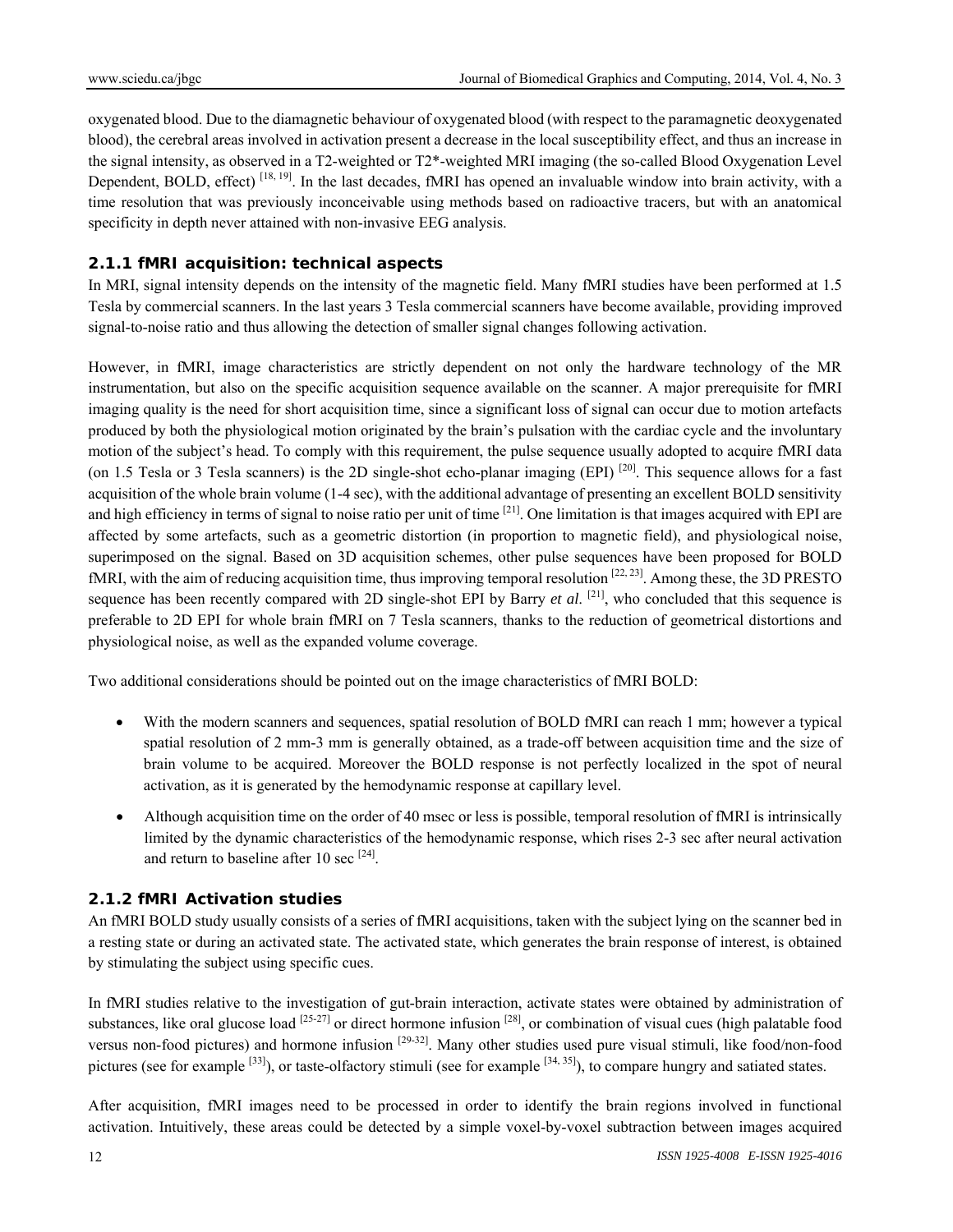during the stimulation and those obtained during the resting state; in practice, due to the low level of activation signals with respect to the brain background activity and image noise, fMRI analysis is typically performed using sophisticated statistical methods, capable of generating statistical brain maps of activation, which represents the brain response of a single individual or a group of individuals to a specific cue.

#### **2.1.3 fMRI image analysis**

The more diffused method for fMRI image analysis is Statistical Parametric Mapping (SPM), originally proposed by Friston *et al*. in 1995 [36]. SPM is configured as a free software package and is available from web (http://www.fil.ion.ucl.ac.uk/spm). Other similar software packages, commonly used for statistical analysis of fMRI data and available on web for research groups, are FMRIB Software Library (FSL) (available at: http://www.fmrib.ox.ac.uk/fsl/) developed by the analysis group of the Oxford University, UK <sup>[37, 38]</sup> and AFNI, developed at NIMH, in Bethesda, USA (available at: http://afni.nimh.nih.gov/afni)<sup>[39, 40]</sup>.

### **2.2 PET**

PET produces images of radioactivity distribution in selected body sections of the patient under examination, following the administration of a radiopharmaceutical, labelled with a positron emitter isotope. The positron emitters commonly used in PET  $(^{11}C, ^{13}N, ^{15}O, ^{18}F)$  are isotopes of elements constituent of the biological matter; therefore, in principle, with these isotopes, all molecules present in the human body could be labelled, thus providing physiological radioactive molecules, able to track biochemical and physiological processes in vivo [16].

#### **2.2.1 PET acquisition: technical aspects**

A positron, emitted by a radioactive nucleus in the human body, travels a short distance losing its kinetic energy, through the surrounding matter. Then it interacts with a particle with the same mass and opposite charge (an electron in the matter), generating an annihilation event in which the masses of positron and electron disappear and an electromagnetic radiation (two 511 keV gamma rays emitted 180° to each other) is formed. These gamma rays are detected in PET, indirectly allowing the detection of the positron decay.

A PET tomograph consists of a ring of detectors surrounding the organ under study and connected via temporal coincident circuitry. One event is recognized when two gamma rays are detected simultaneously or within a very short time interval (on the order of nsec) by a pair of detectors in the ring. The line connecting the centres of the two detectors is recognized as the line along which the annihilation has occurred. During PET scanning, radioactivity in the body is sampled at different linear and angular positions to generate a set of activity profiles at different projections angles  $[41]$ . These are the input for the reconstruction algorithm, which generates the tomographic images representing the radioactivity distributed in the body sections of interest [42].

PET scanners of the current generation are provided with several adjacent rings of detectors generating multiple slices and allowing a simultaneous 3D representation of the radioactivity in the body. The 3D sampling of the radioactivity distribution significantly increases the sensitivity of the technique (by a factor of 5-10)  $^{[43]}$ .

The significant improvements of the modern PET scanners in both hardware and software components also result in PET image spatial resolution on the order of 3 mm, thus close to the intrinsic spatial physical uncertainty of the positron annihilation detection [44].

In the study of the functional activity of the brain, an important limiting factor is also represented by temporal resolution. This is defined as the minimum time to detect signal, and it is on the order of minutes in PET; short scanning time would generate, in fact, data with excessive noise. However temporal resolution is also related to the minimum time between two subsequent scans, thus also depending on the radioisotope physical half-life and on the kinetics of the molecules in the body.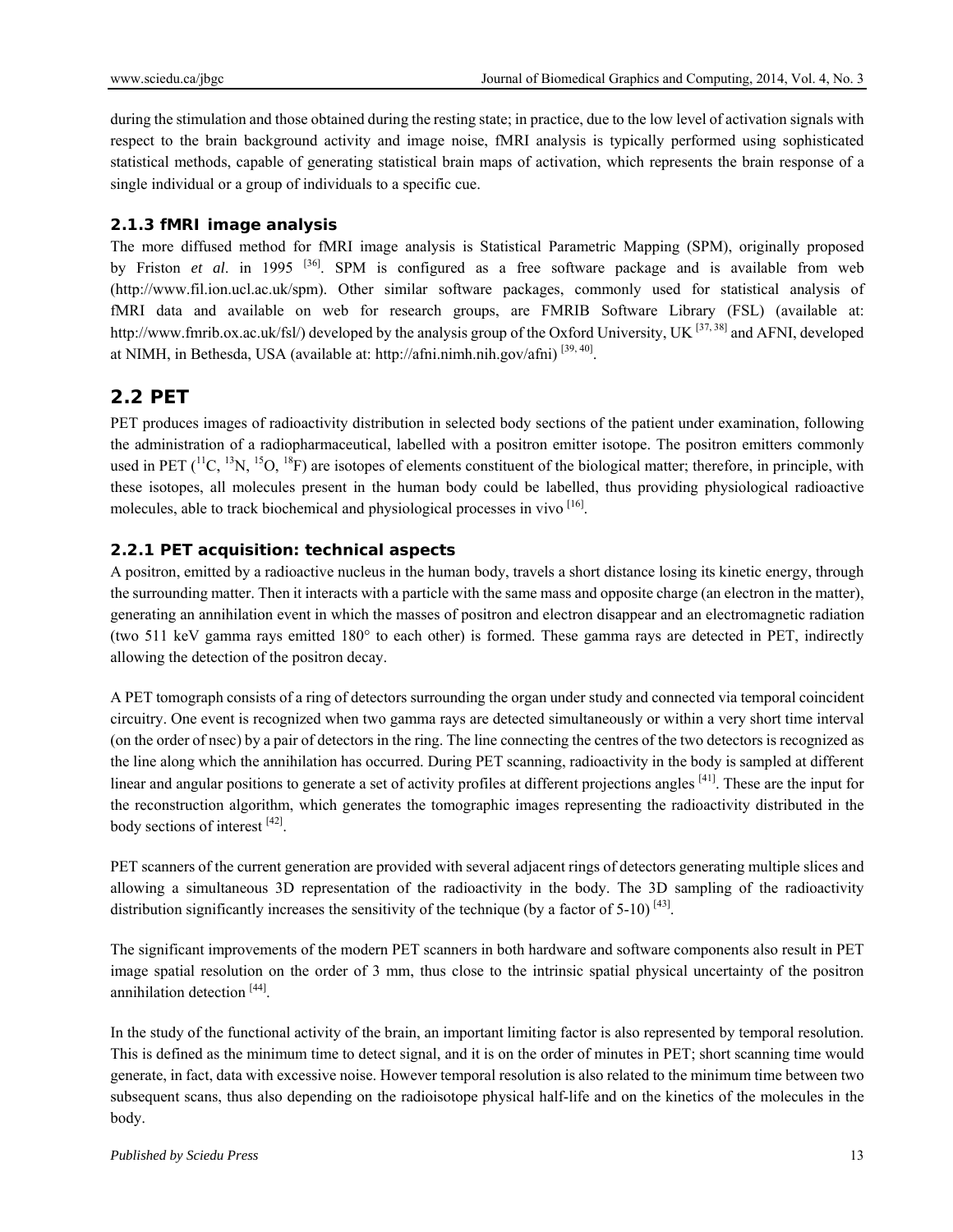#### **2.2.2 PET activation studies**

Activation studies with PET were developed before the exploitation of BOLD effect in MRI. Their application have been progressively reduced in favour of fMRI methodology, which offers better performance in terms of both spatial and temporal characteristics; however in the study of CNS control on food intake, PET activation studies have been widely carried out  $^{[13, 45-47]}$ , even recently  $^{[48, 49]}$ .

A PET activation study usually employs water molecules, labelled with the positron-emitter radioisotope <sup>15</sup>O. The radioactive tracer is injected intravenously as  $H_2^{15}O$ , or inhaled as  $C^{15}O_2$  or  $^{15}O_2$ . The radioactive water crosses the blood-brain barrier and can be used as a marker of regional cerebral blood flow (rCBF). In fact, local flow increases in brain areas involved in functional activity, thus leading to an augmented uptake of  $H_2$ <sup>15</sup>O into brain tissue at those sites [50].

Activation PET studies on food intake control usually compare rCBF in fed or fasted conditions [45-47]. The acquisition protocols in PET is also very similar to those in fMRI (subsequent acquisitions during rest and during a task, in fasted or fed conditions); however, in PET, each acquisition should be preceded by an injection of radiotracer, this fact limiting the number of different activations in a single experiment, due to dosimetry constraints. Moreover the need of more than one injection of the tracer limits temporal resolution of repeated PET blood flow studies, because, before performing a second scan and injecting a new radioactivity dose, the previous activity of <sup>15</sup>O should be decayed (10-12 minutes).

The analysis of PET activation images follows the same approach described for fMRI; however, in PET studies, it is necessary to use groups of subjects rather than single subjects, due to the low signal to noise ratio of PET images and the limited number of scans per subject; therefore, in this context, the use of statistical methods is mandatory to extract reliable brain activation maps, by pooling together data acquired from different individuals.

#### **2.2.3 PET neurotransmission studies**

A peculiarity of PET methodology is its capability to detect regional distribution of neuroreceptors and neurotransmitters, thus allowing the investigation of the neuroreceptor-ligand machinery involved in food intake regulation. In particular, studies have been addressed in clarifying the role of dopaminergic and mu-opioid systems in the control of food intake.

In PET, the dopamine system has been investigated using  $<sup>11</sup>C$ -raclopride, a radioactive tracer that binds to dopamine</sup> D2 receptors <sup>[51-53]</sup>. The tracer is usually injected intravenously as a bolus, and a dynamic PET scan (subsequent PET acquisitions) is performed to sample the variations in brain tracer concentration, starting at the injection time up to 60 minutes. The dynamic behaviour of the tracer in the body can be thus studied, using the classical compartmental models employed in pharmacokinetics <sup>[54]</sup>. In this way, parameters characterizing tracer kinetics can be derived, in particular the blood-to-tissue transport constant, the distribution volume and the binding potential, this last directly related to the receptors' availability. The quantitation of these parameters needs arterial blood samples, acquired simultaneously during PET scan, to assess the tracer concentration in the plasma and to use it as the input function of the compartmental model. However, this procedure is invasive, requiring arterial catheterization of the subject under study. According to a modified compartmental model  $[55]$ , to avoid arterial sampling, the measurement of the tracer concentration in a cerebral region lacking of the studied receptors used as a reference region is substituted to the measurement of the tracer concentration in arterial blood. As the estimation of compartmental models is cumbersome from the mathematical point of view, the assessment of receptor kinetic parameters is very often carried out using simplified graphical approaches, which allow fast and reliable estimates of the receptor's binding potential  $[56, 57]$ .

PET human studies on the mu-opioid receptor system are aimed at exploring the role of brain reward and affective mechanisms <sup>[58]</sup>. At present only few studies on the role of this system in food regulation have been published <sup>[59]</sup>, although this field of research is rapidly growing. Mu-opioid PET studies are based on the intravenous injection of a bolus of  $11C$ -carfentanil, a selective mu-opioid receptor radiotracer, and a PET dynamic scan, usually consisting of subsequent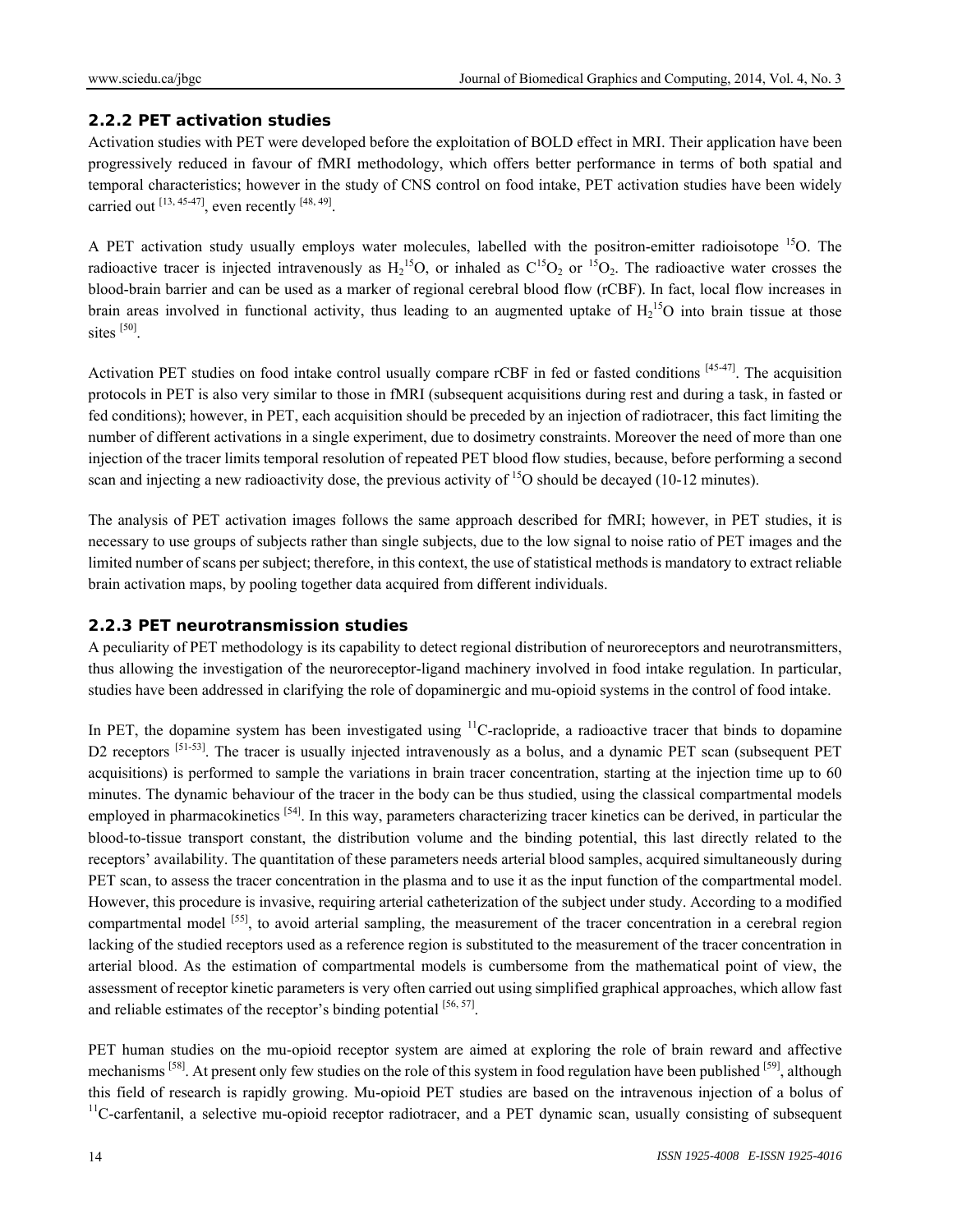acquisitions starting at the injection time up to 100 minutes  $^{[58]}$ . The availability of mu-opioid receptors in the different brain areas can be assessed with the same methodology employed for D2 receptors, using compartmental models and the simplified graphical analysis approach  $[58, 59]$ .

### **2.3 Anatomical localization of fMRI and PET functional images**

PET and fMRI are suitable for the imaging of physiological and biochemical processes within different brain regions, but do not intrinsically show the underlying anatomic features of the involved structures. Therefore, an important aspect in fMRI and PET analysis is the localization of functional areas on brain anatomy to correctly identify the corresponding cerebral structures. This problem can be solved with realignment of functional images to anatomical images, by means of image registration procedures, which achieve a pixel by pixel correspondence between anatomy and function. The registration process consists in the identification of the spatial reference systems in which each image study is represented and in the determination of the geometrical transformation to remap one study into the other.

In the case of an fMRI or PET study of a single subject, we can directly register functional data to the morphological data of the same subject, acquired by anatomical MRI. We can make the assumption that the head is a rigid body; therefore the spatial transformation is completely defined by a roto-translation and can be computed with rigid registration techniques  $[60]$ .

When the study involves a group of subjects, functional fMRI/PET data are usually remapped to a common reference space, which provides the morphological correlate. The most used spatial reference for fMRI/PET analysis is the reference space, introduced by the Montreal Neurological Institute (MNI) (http://www.bic.mni.mcgill.ca/) and based on the classical cerebral stereotactic atlas defined by Talairach and Tornoux [61]. Remapping between a single subject brain and the common reference space requires the use of deformable registration techniques, based on non-linear spatial transformation in order to take into account inter-subject brain anatomical variability  $[62]$ .

## **2.4 Comparative technical considerations and limitations**

In the evaluation of potentiality of the different imaging techniques to study CNS control on food intake, some essential physical features of the different instrumentations available must be considered.

Spatial resolution is of obvious importance in the examination of any organ, but in the case of brain studies, it becomes essential to differentiate contiguous, yet distinct anatomical-functional structures. From this point of view, fMRI is slightly superior to PET, with a resolution of 1.8 mm-2 mm compared to a PET resolution of 3 mm-4 mm. In general, in the specific context of CNS control of food intake, spatial resolution of neuroimaging techniques is an important limiting factor for imaging micro-anatomical structures, such as brainstem or hypothalamus; this limitation is likely the cause of the discrepancies between experimental findings in studies on gut-brain interactions, as recently suggested by Gibson *et al*. in their review on this subject  $[63]$ .

Another limiting factor of PET with respect to fMRI is the poor temporal resolution. For this reason, activation PET images with <sup>15</sup>O, which can be acquired every 10 minutes, could be employed to study slow processes, for example a fed condition with respect to a fasted one, thus indirectly measuring the satiating efficiency of a food. On the contrary, fMRI, with higher temporal resolution, is also suitable to follow faster dynamic processes, such as neural activity related to meal termination [64].

Moreover, also the invasiveness of the technique should be carefully considered. PET poses the problem of radiation exposure, although the increased detection efficiency in current 3D PET technology permits a reduction of the amount of radioactivity administered to the subject. On the contrary, fMRI could be used without limits in repeatability, being a totally non invasive method. In fact it is based on endogenous contrast mechanisms and does not require administration of external contrast agents.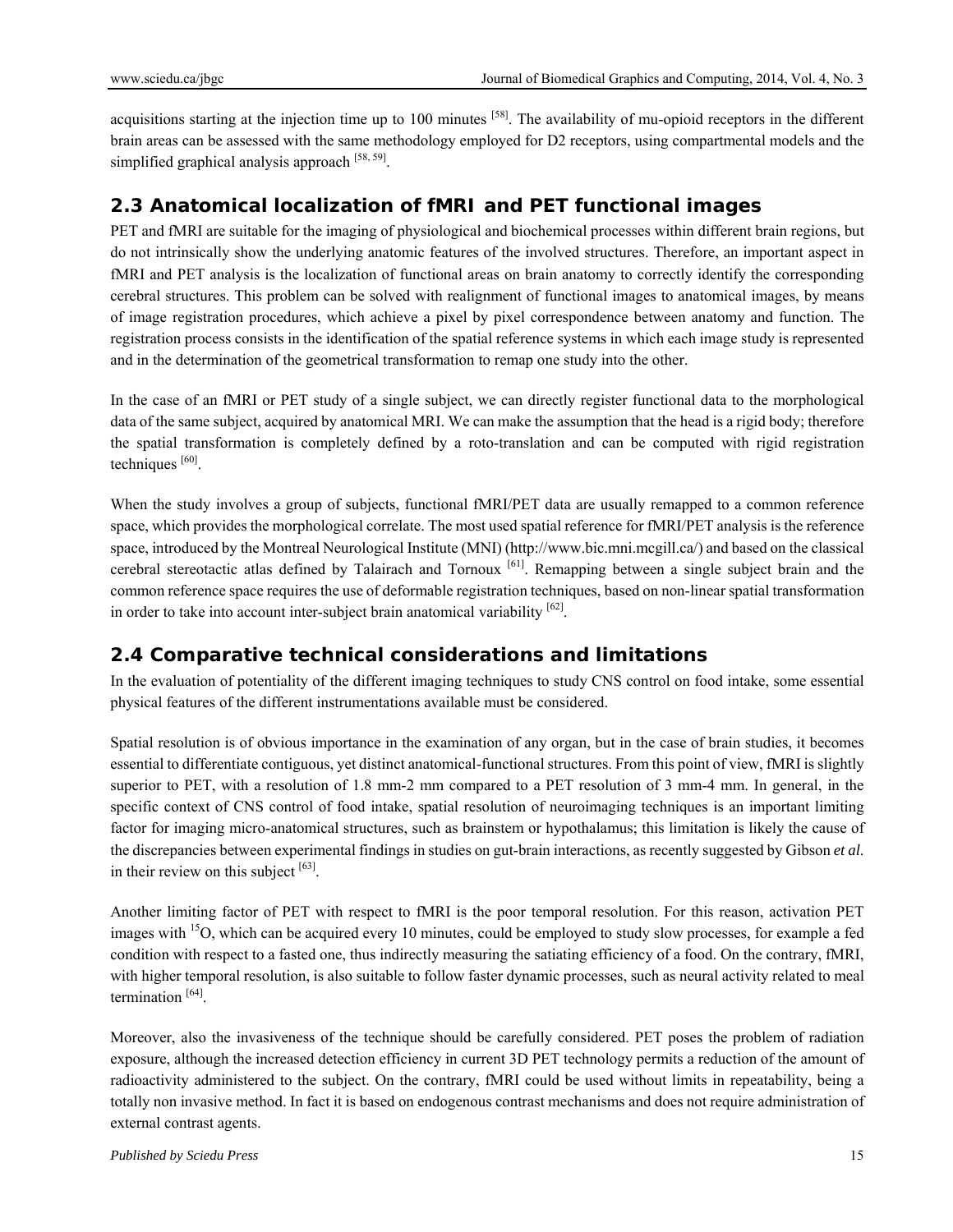A powerful peculiarity of PET consists in its imaging capability of neurotransmission circuits such as dopaminergic and mu-opioid receptor systems at molecular level.

Table 1 summarises the main characteristics of techniques suitable for functional brain imaging in human subjects.

| <b>Technique</b> | Image contrast                                                        | Image content                                                               | <b>Spatial resolution</b>   | <b>Temporal resolution</b> | <b>Invasiveness</b> |
|------------------|-----------------------------------------------------------------------|-----------------------------------------------------------------------------|-----------------------------|----------------------------|---------------------|
| fMRI             | Endogenous<br>(BOLD effect)                                           | Cerebral Activation (Local<br>variation of oxygenated blood<br>haemoglobin) | $1 \text{ mm-}2 \text{ mm}$ | Seconds                    | No.                 |
| <b>PET</b>       | Exogenous<br>(Radiotracers of<br>cerebral blood flow)                 | Cerebral Activation (local<br>variation of regional blood<br>flow)          | $3$ mm-4 mm                 | <b>Minutes</b>             | Yes                 |
|                  | Exogenous<br>(Radiotracers of<br>neuroreceptors/<br>neurotrasmitters) | Neuroreceptors binding<br>potential                                         | $3 \text{ mm}$ -4 mm        | Minutes                    | Yes                 |

**Table 1.** Characteristics of techniques suitable for functional brain imaging investigation

## **3 Brain circuits involved in food regulation and peripheral signals related to nutritional status**

Since the pioneering study by Tataranni *et al*. [65], disclosing the enormous potentiality of functional neuroimaging in exploring the human brain circuits associated with the cognitive functions involved in nutritional control, it has been shown that numerous different regions of the brain participate in the regulation of hunger and satiation. In fact, using a PET procedure with 15O-labelled water to measure rCBF, as a marker of neuronal activity, these Authors reported that an increased rCBF in the vicinity of the hypothalamus and insular cortex and in additional paralimbic and limbic areas (orbitofrontal cortex, anterior cingulate cortex, and parahippocampal and hippocampal formation), thalamus, caudate, precuneus, putamen, and cerebellum is associated with hunger, whereas satiation involved increased rCBF in the vicinity of the ventromedial prefrontal cortex, dorsolateral prefrontal cortex, and inferior parietal lobule. This important study revealed also that insulin and free fatty acids may be metabolic modulators of postprandial brain neuronal events.



**Figure**. Schematic representation of neural mechanisms controlling appetite and alimentary behaviours in relation to brain networks explored with neuroimaging techniques.

*Note*. CCK: cholecystokinin; PYY: peptide YY; GLP-1: glucagon-like peptide-1; PP: pancreatic polypeptide; FFA: free fatty acids; ARC: hypothalamic arcuate nucleus; PVN: hypothalamic paraventricular nucleus; DA: dopamine.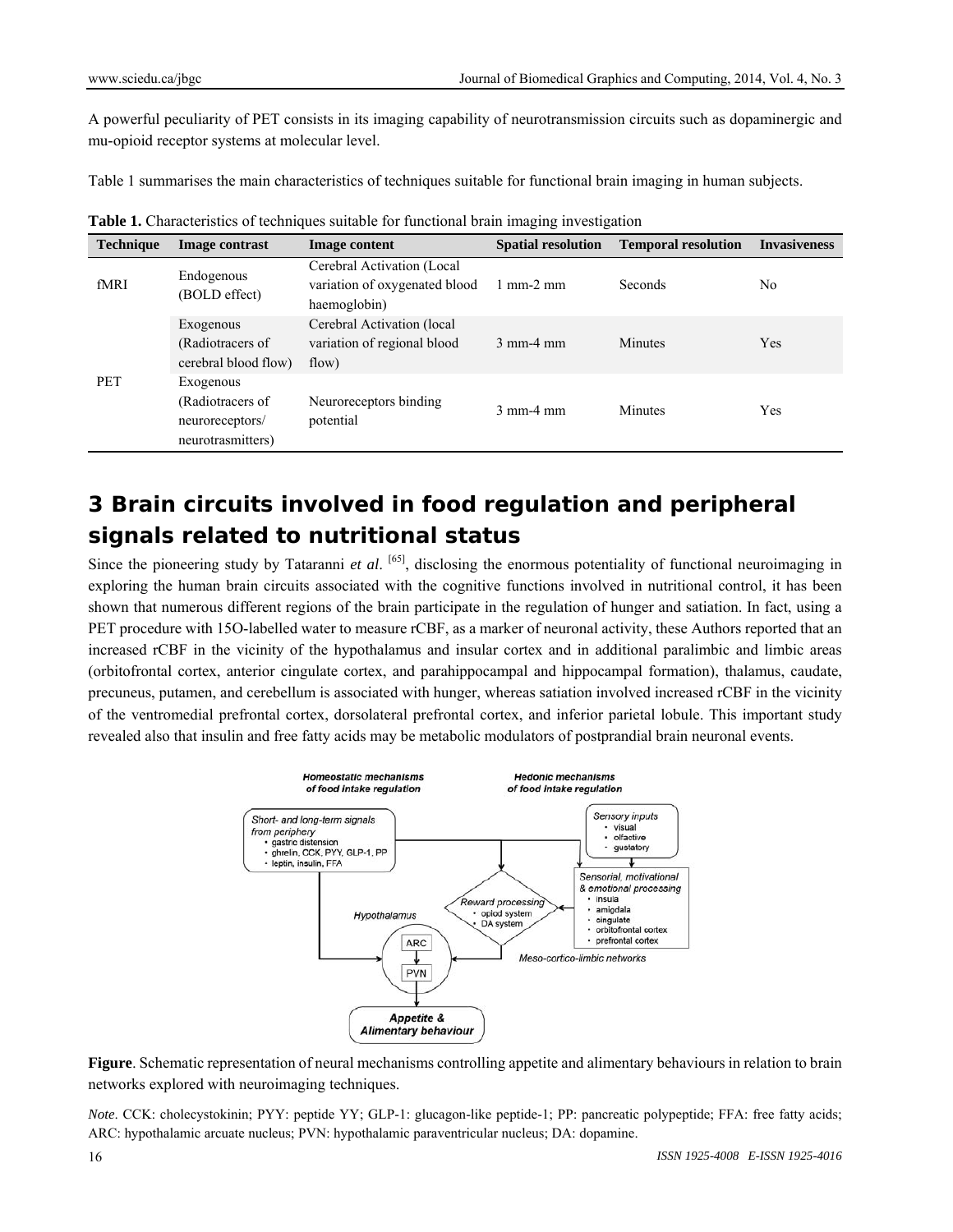To provide adequate nutrition, it is important for the CNS to have specific circuitry that regulates the levels of nutrients in the blood and in the body stores, according to a homeostatic mechanism. However in the recent years, under the pressure of the rapid changes of food environments in post-industrial societies, a growing understanding that the ingestive behaviour is also largely determined by non-metabolic factors, has led to the distinction between homeostatic and hedonic eating [1-3, 9]. A schematic representation of the brain structures and networks involved in processing of signals relevant for appetite and eating behaviours is presented in the figure.

In spite of the fact that homeostatic drive for feeding is not intrinsically related to the rewarding aspects of the behaviour, the avoiding of the discomfort associated with hunger provides a strong drive for feeding, and the feeling of satisfaction that accompanies a full stomach may itself be rewarding. Thus, although different neural circuits support the various homeostatic and hedonic sensory mechanisms that underlie the control of food intake, the boundary between them is not completely clear-cut.

## **3.1 Homeostatic mechanisms for food intake regulation**

#### **3.1.1 Central structures**

The hypothalamus plays a significant role in the regulation of feeding and body weight maintenance  $[8, 66, 67]$ . It is subdivided into nuclei, and, among these, the arcuate nucleus of the hypothalamus (ARC) acts as the site of integration of a number of neural and blood-borne signals. Two major subpopulations of neuron in the ARC are prominently implicated in the regulation of food intake. One population, co expressing cocaine- and amphetamine-related transcript (CART), pro-opiomelanocortin (POMC), and the related derivative, α-melanocytestimulating hormone (α-MSH), inhibits food intake. The second population of neurons increases food intake by co-expressing neuropeptide Y (NPY) and agouti-related protein (AgRP). Both populations project to areas important in the regulation of food intake, such as the hypothalamic paraventricular nucleus (PVN) and ventromedial nucleus (VMN) which regulate also a number of functions, including pituitary hormone secretion and appetite. Their destruction results in hyperphagia and weight gain. Furthermore, microinjection of orexigenic neuropeptides (such as NPY and AgRP) into the PVN stimulates food intake, whereas anorectic agents such as  $\alpha$ -MSH inhibit feeding [8,66]. The hypothalamic involvement after an oral glucose load has been investigated with neuroimaging fMRI technique in humans by Matsuda *et al*. [25]. The Authors evidenced a significant deactivation in regions of the hypothalamus including the VMN and PVN with a temporal pattern starting 4 min after ingestion and lasting approximately 10 min, which provided information about the lag time of homeostatic neural responses. The study also reported that obese participants showed a slower and smaller response, suggesting that delayed activation of satiety centres following glucose consumption may contribute to excessive intake in obese individuals. Similarly, Smeets at al., 2005<sup>[27]</sup> using fMRI technique, reported that the hypothalamic deactivation in response to an oral load of glucose is dose-dependent, the larger signal decrease resulting from the larger glucose ingestion.

The brainstem is another key CNS appetite regulation centre  $[8, 66]$ , and circulating factors may act directly on brainstem structures such as the area postrema (AP). There are extensive reciprocal connections between the brainstem and the hypothalamus, and the brainstem therefore has the potential to act as another site of integration between endocrine and neuronal signals.

Neurohormonal signals from the gut and adipose tissue converge on the hypothalamus where they are integrated, and in turn regulate energy intake and energy expenditure  $[10-12]$ . Cortical inputs in terms of emotional, social, and learned behaviour, as well as inputs from reward circuits (see below), including the mesolimbic dopaminergic system, all impact upon energy balance and communicate with the hypothalamus  $[68, 70]$ .

#### **3.1.2 Signals from the periphery**

Leptin is an adipocyte-derived hormone capable of acting at the hypothalamic level to induce satiety. The plasma levels of leptin are positively correlated to the percentage of body fat and are also decreased by fasting. The leptin receptor is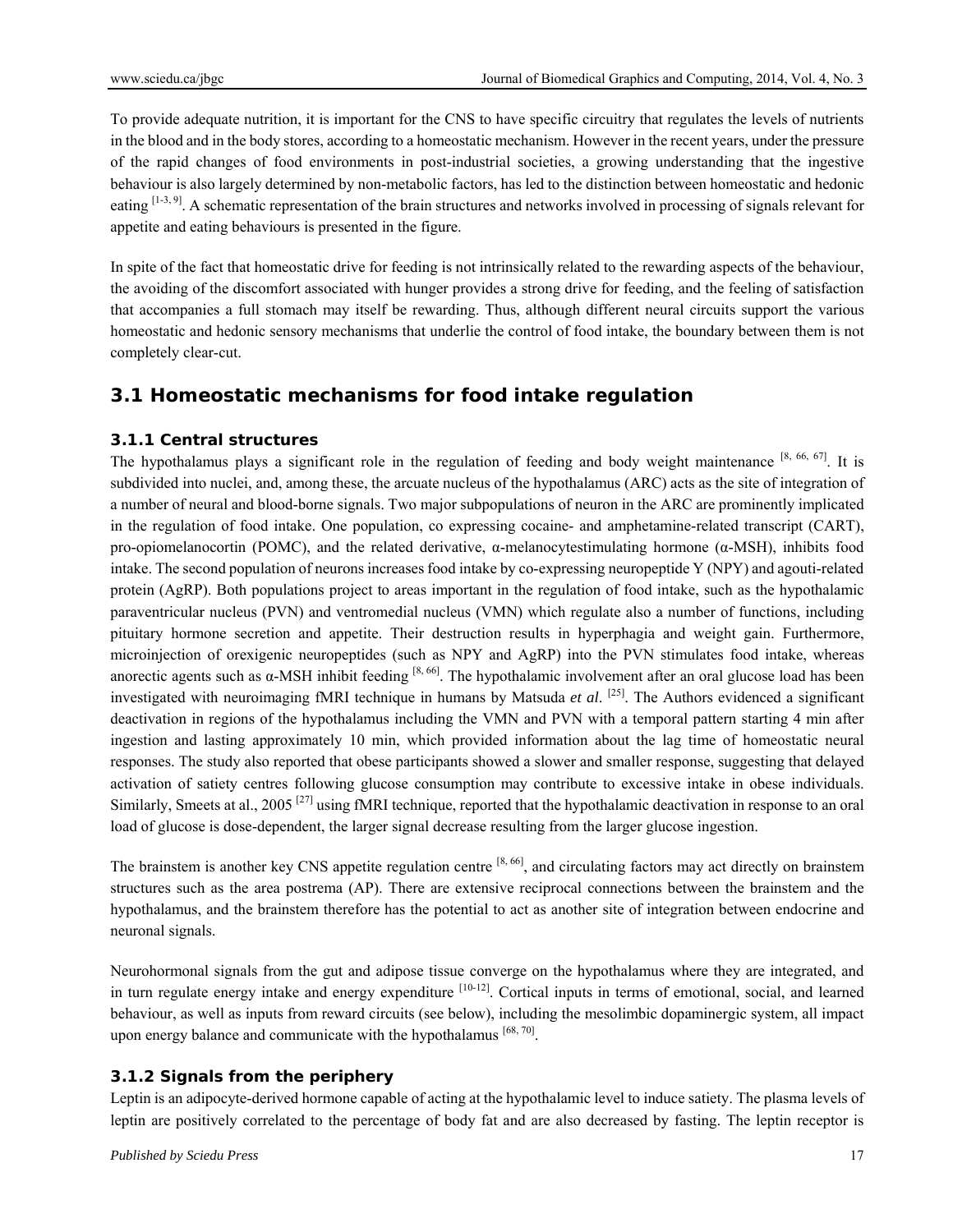present in several brain sites, with the densest expression being found in the ventral basal hypothalamus, especially in the ARC, and lower levels in several extra hypothalamic sites, including the brainstem. Leptin responsive neurons in the ARC include both those containing NPY and AgRP and those containing POMC and  $\alpha$ -MSH, as well as CART. While the POMC/CART neurons appear to be activated by the presence of leptin, the NPY/AgRP are inhibited. Thus leptin, as an adiposity signal, acts by shifting the balance from the potent feeding system constituted by the NPY/AgRP neurons toward the POMC/CART satiety system [8, 10-12, 66]. Neuroimaging of responses to food stimuli have confirmed such an action of leptin. In genetically leptin-deficient adults receiving leptin supplementation, Baicy *et al*. [30] reported reduced fMRI activation in areas involved with hunger (insula, parietal and temporal cortex) and greater activation in regions linked to inhibition and satiety (prefrontal cortex) in response to visual pictures of food (*e.g*. fried chicken, cheeseburgers) compared to neutral stimuli (*e.g.* brick walls). In genetically leptin-deficient adolescents, one week of leptin administration markedly reduced fMRI activation in the ventral striatum in response to food images observed pre-treatment  $[31]$ . Rosenbaum *et al*. [32] investigated obese individuals receiving injections of leptin or saline for five weeks. Postadministration, the saline group showed significantly greater fMRI activation to food cues compared to the leptin group in areas including the insula, parahippocampal gyrus, and middle and superior frontal gyri, consistent with relatively greater appetitive responsivity and drive to eat. Thus all neuroimaging studies are consistent with a model in which leptin down-regulates hedonic activation in reward areas in response to food cues, and simultaneously up-regulates homeostatic control by enhancing the central response to peripheral satiety signals.

The brain receives a wide variety of signals from the gastrointestinal tract, via either sensory afferents or via the circulation, which also function as short-term satiety signals and possibly long-term regulators of body weight. Afferent signals carried by the vagus nerve include indications of gastric stretch as well as a number of signals from gut hormones. Sensory terminals carrying this information terminate in the nucleus of the solitary tract, from where direct projections innervate several hypothalamic structures  $[10-12]$ .

Ghrelin is a powerful orexigen across a broad range of species, including humans. It is principally synthesized in endocrine cells of the stomach, and particularly found in the gastric fundus. Although widely expressed, the ghrelin receptor has been found in brain in areas involved in regulation of appetite and energy balance, including hypothalamic nuclei [71]. In ARC, NPY/AgRP neurons highly express ghrelin receptor, ghrelin inducing immediate activity in NPY neurons. Several studies have demonstrated pre-prandial plasma ghrelin elevations and these peaks correlated well with hunger scores, is therefore considered to have a potential role as a meal initiator and a critical signal to induce hunger during fasting. Ghrelin also appears to participate in long-term energy balance. In humans, ghrelin levels are inversely correlated with adiposity, being low in the obese, higher in lean subjects, and markedly elevated in subjects who are cachectic due to a diverse range of conditions. This has been interpreted as an adaptive response to restrain further overeating in the obese or to stimulate it in the underweight [11].

Two fMRI studies measured the brain activation in processing pictures of food in relation with ghrelin levels. In the study conducted by Malik *et al.* <sup>[29]</sup>, the activation caused by the view of highly palatable foods pictures (like pizza and hamburgers) was compared with non-food stimuli (scenery pictures) following a 3-h fast in lean healthy, before and after a 20-min ghrelin infusion; post-infusion increases in response to the food (versus non-food) pictures were observed in the amygdala, orbitofrontal cortex, insula and striatum, comprising areas that are associated with encoding the reward value of stimuli. Also Kroemer *et al*. [71] investigated the brain activation and the blood plasma levels of ghrelin in relation to palatable food pictures in fasting subjects versus sated ones, and found a direct correlation between high fasting ghreling levels and increase of brain activation and subjective appetite ratings.

Overall, these findings suggest that the orexigenic effect of ghrelin is associated with an up-regulation of mesolimbic dopaminergic activity accompanied by an increase in motivational salience of high-energy foods (see below).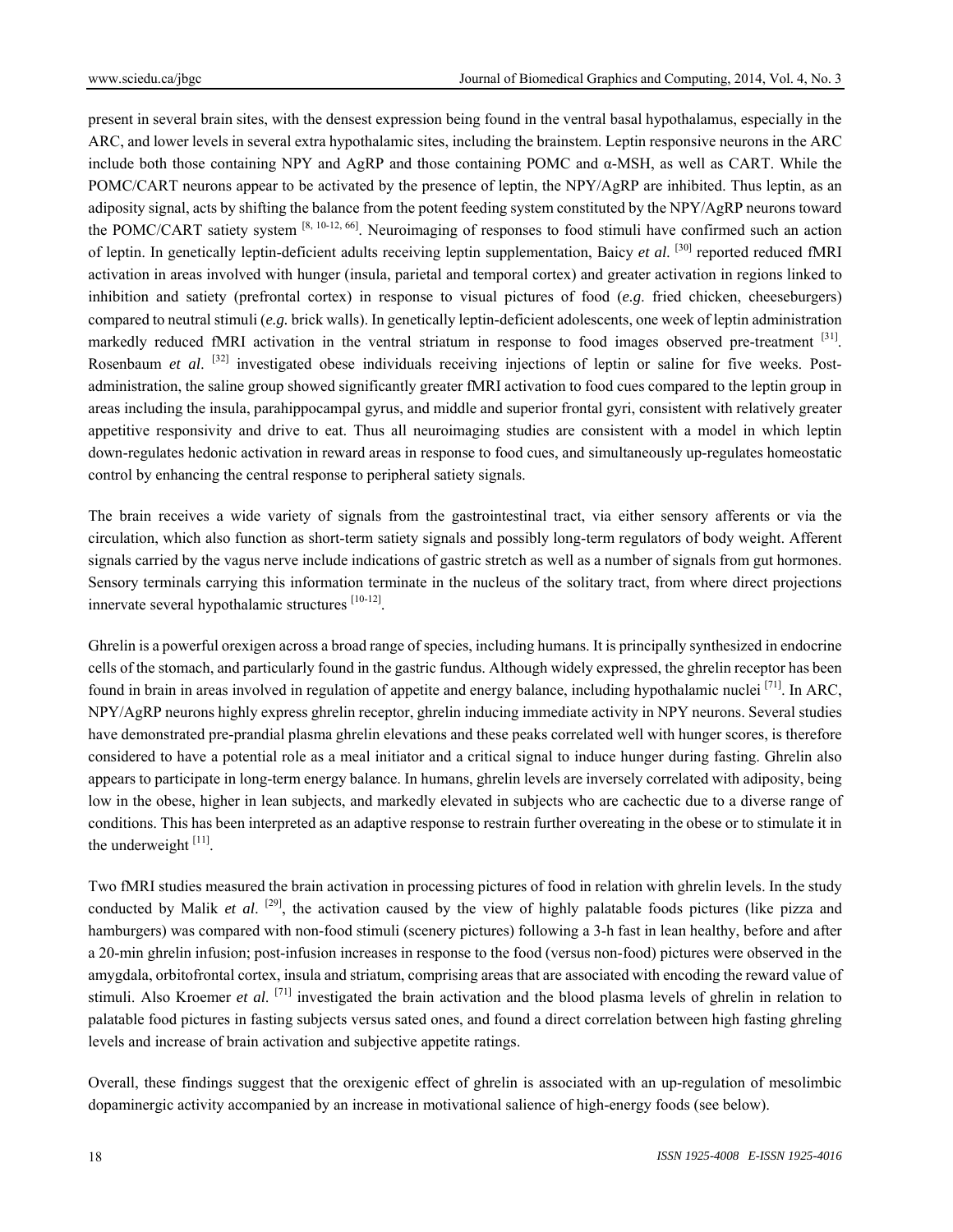Gastric loads by itself stimulate vagal mechanosensitive fibres which may be thus responsible for the suppression of meal size and feeding induced by gastric loads confined to the stomach, independently of the nutrient content of the load. However, the effect of gastric distension alone is insufficient to account for all aspects of postprandial satiety [10, 11]. Nonetheless moderate gastric distension was reported to be associated with fMRI activation of sensorimotor cortices and right insula, whereas a more pronounced distension additionally involved left posterior amygdala, left posterior insula and the left precuneus [72], evidencing the participation of satiety circuits in response to gastric distension.

Cholecystokinin (CCK) is mainly synthesized in the duodenum and jejunum. It is rapidly released into the surrounding tissues and circulation in response to nutrients in the gut, in particular, fat and protein-rich meals. Its action of inhibiting food intake and producing a sensation of satiety is exerted at CCK receptors found on vagal afferent neurons as well as in the brain in the nucleus of the solitary tract, midbrain and hypothalamus  $[10, 11]$ .

Peptide YY (PYY) is another recently recognized gut hormone potentially playing a role in feeding regulation. It is released by enteroendocrine cells throughout the entire gastrointestinal tract, but particularly in the distal part, and it inhibits food intake in rodents and humans. PYY is secreted into the circulation following meals and suppressed by fasting, a pattern depicting a mirror image of that found for ghrelin  $[10, 11]$ . Using fMRI neuroimaging in lean healthy subjects, Batterham *et al.* <sup>[28]</sup> elegantly contrasted the infusion of PYY at physiologically relevant doses mimicking a fed state with saline infusion in fasting conditions, and found that the greatest modulatory effect of PYY is exerted on left caudolateral orbitofrontal cortex as well as in within the limbic system (insula and anterior cingulate cortices) and ventral striatum (globus pallidus and putamen). Correlations of changes in brain activity with post-infusion feeding behaviour showed that subsequent caloric intake correlated with activation changes in the hypothalamic region after saline infusion but with orbital frontal cortex after PYY infusion, and the Authors concluded that the presence of a postprandial satiety factor switches food intake regulation from a homeostatic to a hedonic, corticolimbic area.

Glucagon-like peptide-1 (GLP-1) and oxyntomodulin are products of the proglucagone gene and are released postprandially from intestinal cells in proportion with the amount of energy ingested, acting as satiety signals. GLP-1 is clinically intensively investigated for its anti-diabetic effect associated with the tendency to reduce body weight [10, 11]. A PET study in adult males and females measuring rCBF during oral administration of a liquid formula meal until satiation  $^{[73]}$  revealed a significant associations between postprandial GLP-1 levels and increases in activation in the dorsolateral prefrontal cortex and hypothalamus. Nonetheless, since the dorsolateral prefrontal cortex is involved in controlling inappropriate behavioural responses and has been associated with both food reward and satiety, it is unclear whether activation in this area reflects motivation to eat or inhibition of intake.

Pancreatic polypeptide (PP) is principally secreted by a population of cells in pancreatic islets. It is released into the circulation in response to nutrient ingestion and is subject to control by the vagus nerve and a number of other factors. PP reduces food intake when administered to rodents and humans, although its role in the regulation of energy balance is still unclear [10, 11].

## **3.2 Hedonic mechanisms for food intake regulation**

Several brain systems for food reward are involved in the hedonic regulation of eating behaviour, which relies on the interaction of the complex neural processes implicated in sensation, pleasure reaction (liking) and motivation (wanting), as well as higher order processes such as learning, memory, planning and prediction in order to give rise to conscious experience of the hedonic pleasure beside the sensory properties of the food  $[1, 3, 74]$ .

Sensory systems - Olfactory, gustative, visual and somatosensory polymodal representation of food, after primary cortical and higher order processing of the specific sensorial modality, is relayed to posterior orbitofrontal cortex, amigdala and ventral striatum, including the nucleus accumbens. The role of the prefrontal cortex in taste cognitive processing for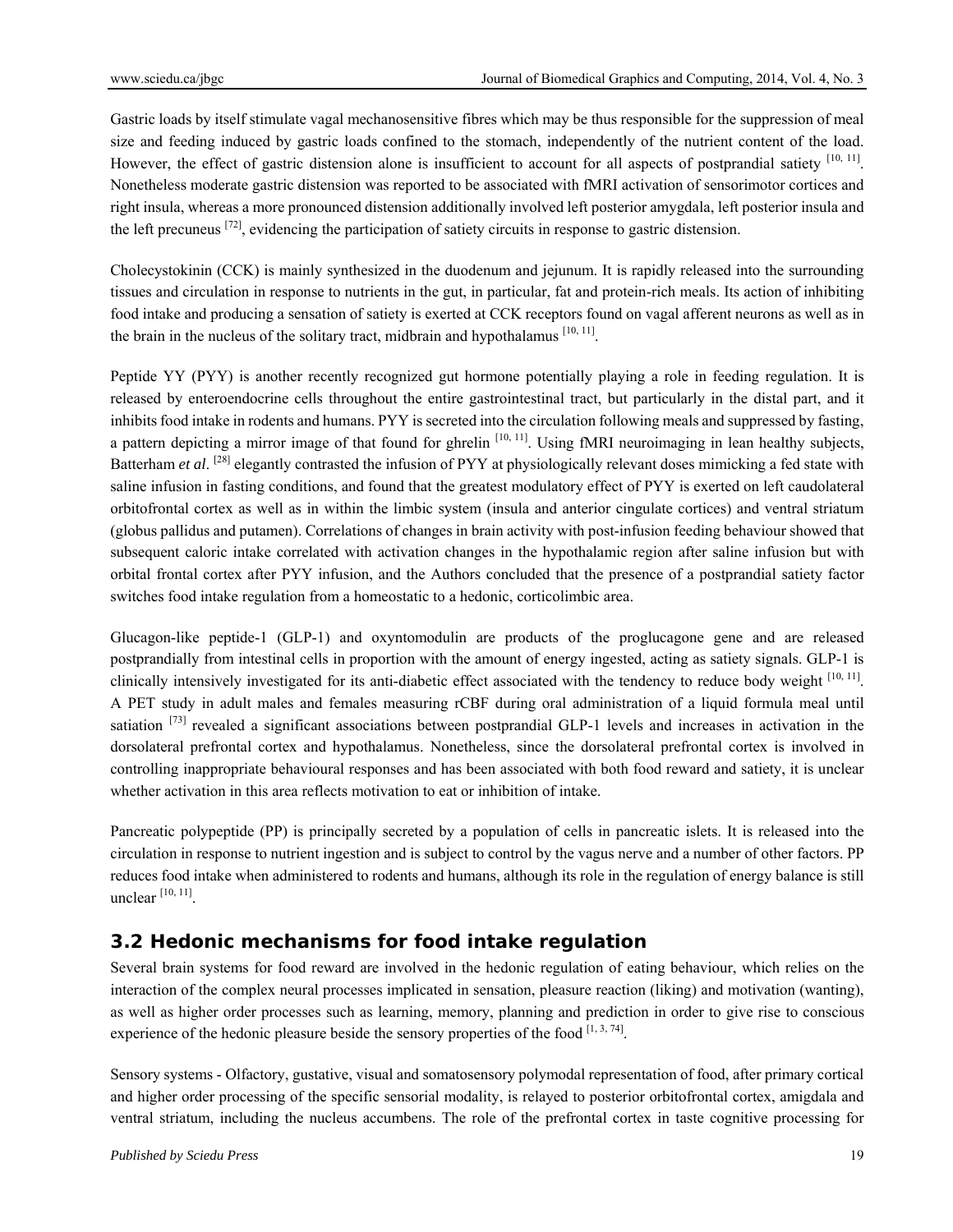guiding complex motivational tasks has been elegantly demonstrated by Kringelbach *et al*. [75] in humans with fMRI, whereas Gottfried *et al.* <sup>[76]</sup> with fMRI evidenced the involvement of human amygdala and orbitofrontal cortex in reward representation in the presence of olfactory cues during appetitive conditioning.

It is remarkable that brain responses to different sensory food cues have been shown to be significantly altered in obese individuals. Abnormal responses to visual stimuli related to the alimentary experience have been observed in obese individuals with imaging techniques in a broad range of brain networks involved in reward and emotional memory. Rothemund *et al.* [77] reported with a fMRI investigation that, compared with normal weight counterparts, obese women selectively activate regions associated with reward anticipation and habit learning (dorsal striatum) in response to stimulation with pictures of high-calorie foods and show a comparatively enhanced activity in circuits related to taste processing (insula), motivation (orbitofrontal cortex) and emotions/memory (posterior cingulate). Consistently, Martin *et al*. [78] used fMRI to detect a higher pre-meal activation in anterior cingulate cortex and medial prefrontal cortex of obese individuals vs. non-obese when observing pictures of high-calorie aliments, and concluded that food motivation differs in obese and lean adults.

Also food related olfactive experience in obese subjects has been found to be associated to abnormal brain responses. In a small sample of obese subjects compared with normal-weight individuals, Bragulat *et al*. [79] evidenced with fMRI technique a greater response to four food-related odours in bilateral hippocampus/parahippocampal gyrus. Interestingly, brain circuits activated by food olfactive cues are similar to those triggered by odorous stimuli of addictive substances, like alcohol.

Moreover, DelParigi *et al.* <sup>[80]</sup>, using a PET based technique and labelled water to measure changes in rCBF, found that obesity is associated with an abnormal brain response to the sensory aspects of a liquid meal after a prolonged fast, especially in areas of the primary gustatory cortex. Accordingly, in more recent studies  $[6, 68]$  an irregular activation in a range of regions involved in hedonic food intake has been observed, which suggests an increased central sensitivity to palatable food in obese individuals.

Reward systems - Several brain areas involved in the reinforcement of responses without a significant homeostatic value have been identified in the recent years. The mechanisms contributing to reward can be subdivided into distinguishable processes supported by different neural circuits and neurotransmitters. So, the processes of liking (or emotion and affect in response to sensation), wanting (or motivation) and learning can be recognized, each having an explicit (or subjective, conscious) and an implicit (or objective, unconscious) component and involving particular neural structures  $^{[74]}$ .

Reward-related learning has been shown to involve many different brain areas and pathways involving the dopaminergic system which includes the ventral striatum and the tegmental midbrain. The mesolimbic dopamine system with its projections from the ventral tegmental area to the nucleus accumbens together with neural circuits involving the prefrontal cortex, amygdala, and hypothalamus is crucial in the incentive motivational state and in the prediction error in reward learning (more related to motivation for immediate action associated with alimentary "wanting" rather to the hedonic value of the reward itself, entailed in food "liking")  $[81]$ .

Neuroimaging studies in humans have confirmed the role of dopamine in reward learning with indications of dopamine release in the ventral striatum which has also been shown to be active in the human brain in the prediction and the expectation of taste reward.

Using fMRI, O'Doherty *et al*. [82] evidenced the central role of dopamine in mediating anticipation of reward to visual stimuli reliably predicting the subsequent delivery of a differently pleasant sweet taste, dopaminergic areas, such as the midbrain, amygdala, and ventral striatum (nucleus accumbens), showing the highest activity in anticipation. Similarly using fMRI, Berns *et al.* <sup>[83]</sup> showed that the activity for rewarding stimuli in both the nucleus accumbens and medial orbitofrontal cortex was modulated by the predictability of the subsequent oral delivery of pleasurable stimuli. Hunger, in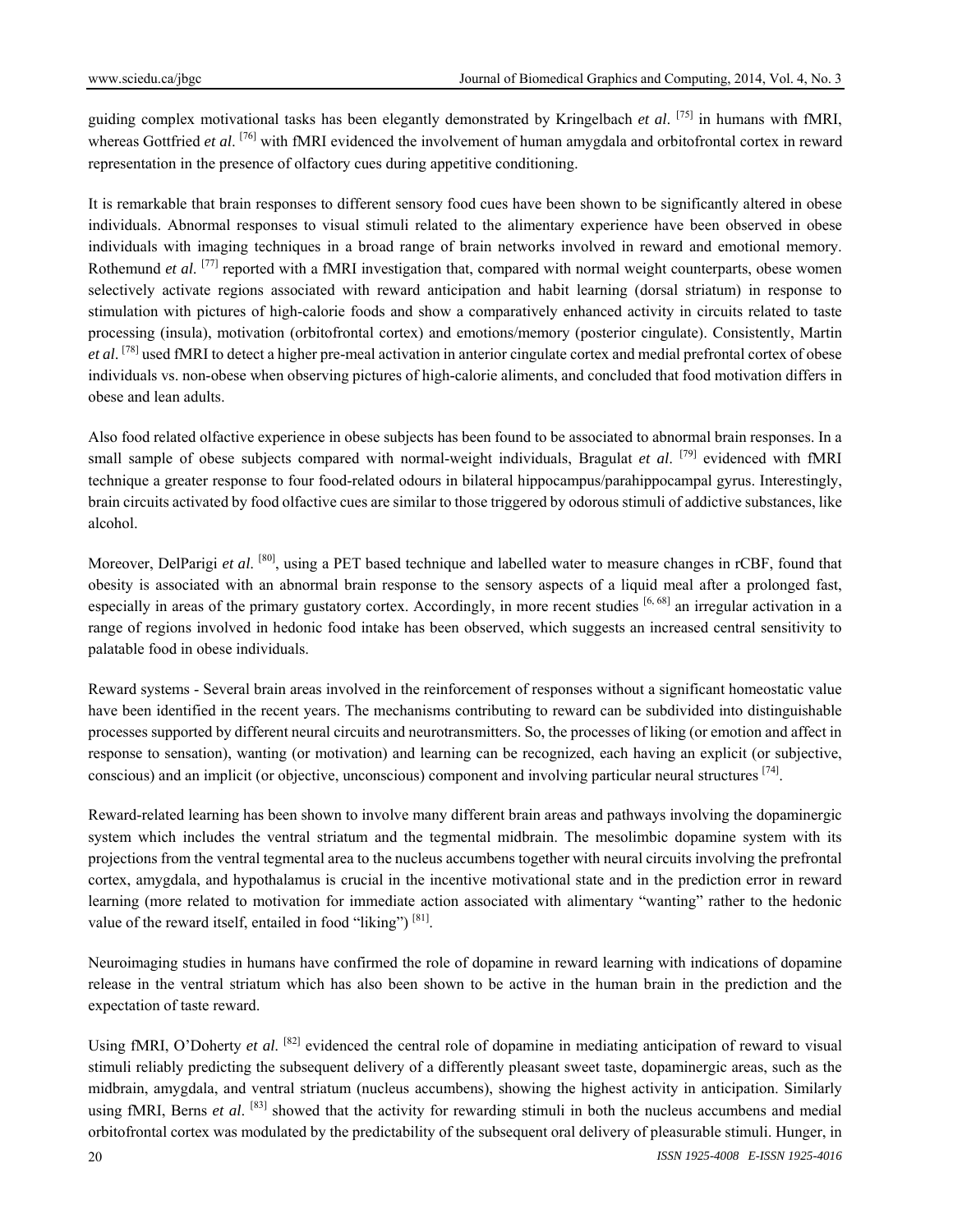particular, has been shown to increase the response to the sight of food in some of these limbic/paralimbic areas: greater responses were elicited in the amygdala, parahippocampal gyrus, and anterior fusiform gyrus when participants were in a hungry state relative to a satiated state  $[84]$ .

Interestingly, Wang *et al.* [51] reported that abnormalities in dopaminergic transmission can be evidenced in obese individuals. Using PET and a specific ligand for the dopamine type 2 receptor (D2), they found that the availability of D2 is decreased in the dorsal striatum of obese individuals, a neurochemical feature previously associated with other reward deficiency syndromes, like as drug addiction and gambling.

Several studies have suggested that food and drug rewards may share common neural structures and neurotransmitters which include the opioid receptor system according with the hypothesis that activation of ventral striatal opioids specifically encodes positive affect induced by tasty and/or calorically dense foods (such as sugar and fat), and promotes behaviours associated with this enhanced palatability <sup>[85]</sup>. Thus, the pleasure, hedonic impact, or "liking" of tasty foods should not be mediated by dopamine transmission in the nucleus accumbens, but rather by mu-opioid transmission in a distributed neural network including the nucleus accumbens, ventral pallidum, parabrachial nucleus, and nucleus of the solitary tract  $^{[74, 78]}$ . Using PET neuroimaging technique, mu-opioid availability has been reported  $^{[59]}$  to be reduced in different brain regions of obese subjects including caudate nucleus, hypothalamus and prefrontal cortex, according to a pattern observed also in brain regions of recently abstinent alcohol-dependent individuals, further suggesting that obesity could be possibly considered as a reward deficiency syndrome.

A recent study of Davis *et al.* [86] highlights, throughout the targeting of functional polymorphism of the mu-opioid receptor (OPRM1) gene, the high involvement of mu-opioid in the bio-behavioural differences among obese, influencing the individual proneness to binge eating. In contrast to the motivation-independent representations of gustatory and olfactory stimuli, exploring with neuroimaging technique in humans the brain regions responding to taste intensity and taste affective valence, Small *et al.* <sup>[87]</sup> observed a preferential response to pleasant compared with unpleasant taste in the orbitofrontal cortex with the right caudolateral orbitofrontal activation. Another study with fMRI neuroimaging showed that subjective ratings of taste pleasantness (but not intensity) correlate with activity in the orbitofrontal cortex and in the anterior cingulate cortex [88].

Kringelbach *et al.* <sup>[89]</sup> showed that a region of the left orbitofrontal cortex presented not only a sensory-specific decrease in the reward value to the whole food eaten to satiety, but also a correlation with pleasantness ratings, indicating that the reward value of the taste, olfactory, and somatosensory components of a whole food is actually represented in the orbitofrontal cortex. Another multimodal concordant evidence was coming from a PET study investigating the non-specific satiation effects of chocolate (with both olfactory and gustatory components) which found a correlation between the decrease in pleasantness and activity in the orbitofrontal cortex <sup>[90]</sup>.

The robust activation at the level of orbitofrontal cortex and meso-corticolimbic structures, observed through fMRI neuroimaging in relation to the top-down inhibition of food intake, indicates their involvement in the active modulation of desire for food, as shown in the study of Hollmann *et al*. [91].

Thus, several evidences from neuroimaging studies using multi-modal combinations of taste and smell indicate that orbitofrontal cortex is consistently correlated with the subjective pleasantness of the alimentary cues, beside being consistently involved in the hedonic processing of other different rewarding reinforcers such as music, facial attractiveness, pain avoidance or monetary reward, and it is a very strong candidate for the mediation of the hedonic experience.

In Table 2, the studies investigating the different brain structures involved in processes relevant for alimentary activity are summarised on the basis of the presented functional stimulus or the neuroreceptor availability.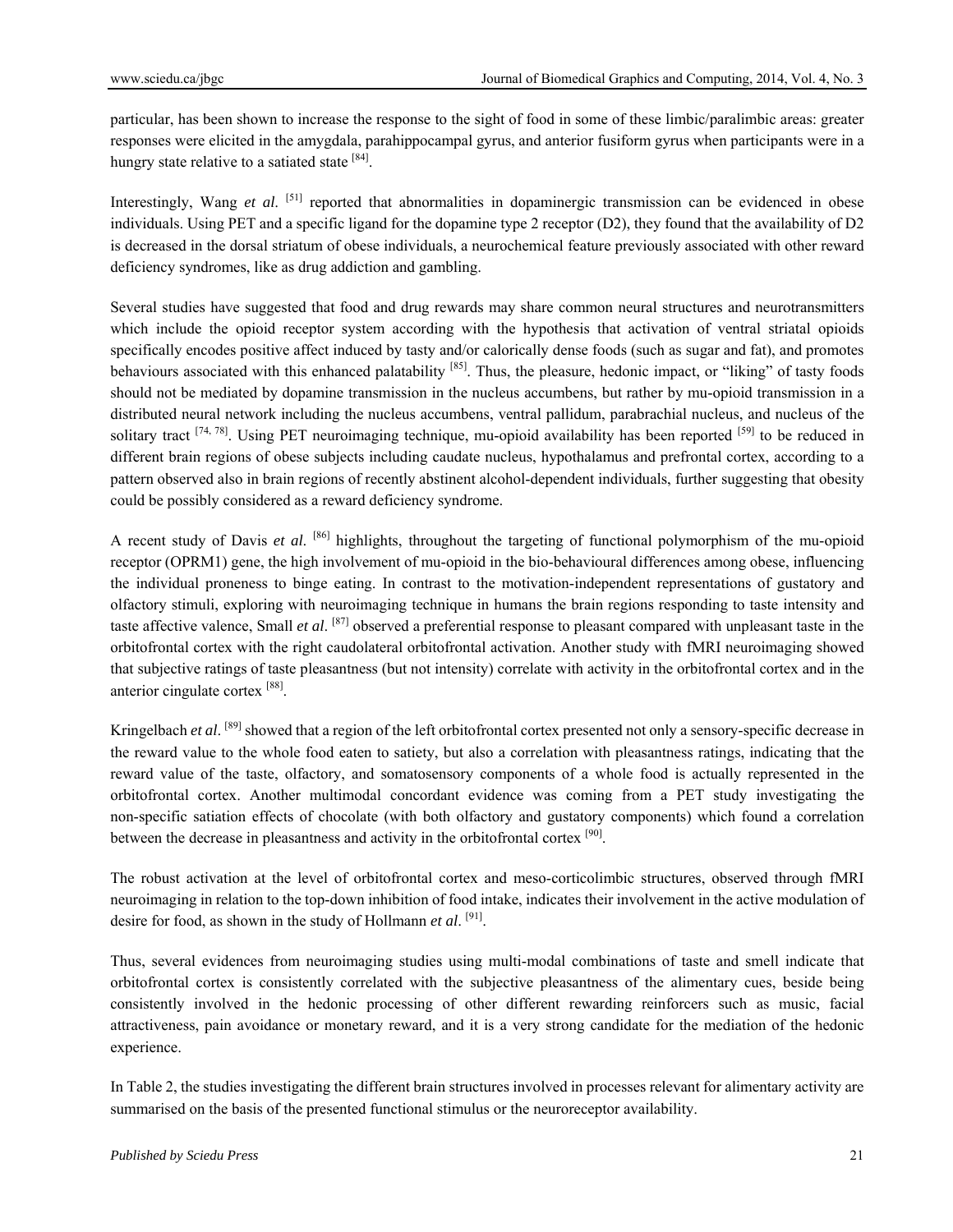| Ref no.                   | <b>Authors</b>                      | Year     | <b>Technique</b>     | Stimulus                                                       | <b>Involved area / Findings</b>                                                                                                                                                     |  |  |
|---------------------------|-------------------------------------|----------|----------------------|----------------------------------------------------------------|-------------------------------------------------------------------------------------------------------------------------------------------------------------------------------------|--|--|
| <b>Activation Studies</b> |                                     |          |                      |                                                                |                                                                                                                                                                                     |  |  |
| Visual stimulation        |                                     |          |                      |                                                                |                                                                                                                                                                                     |  |  |
| 84                        | LaBar KS,<br>et al.                 | 2001     | fMRI                 | food vs non-food visual cues                                   | amygdala, parahippocampal gyrus. and anterior fusiform<br>gyrus                                                                                                                     |  |  |
| 82                        | <b>O'Doherty</b><br>JP, et al.      | 2002     | fMRI                 | visual food cues, taste<br>conditioning                        | dopaminergic midbrain, posterior dorsal amygdala, striatum,<br>orbitofrontal cortex                                                                                                 |  |  |
| 77                        | Rothemund<br>Y, et al.              | 2007     | fMRI                 | visual food cues                                               | dorsal striatum, insula, orbitofrontal cortex                                                                                                                                       |  |  |
| 30                        | Baicy K,<br>et al.                  | 2007     | fMRI                 | visual food cues, leptin<br>replacement                        | insula, parietal, temporal and prefrontal cortex                                                                                                                                    |  |  |
| 31                        | Faooqui IS,<br>et al.               | 2007     | fMRI                 | visual food cues, leptin<br>replacement                        | striatal regions                                                                                                                                                                    |  |  |
| 32                        | Rosenbaum<br>M, et al.              | 2008     | fMRI                 | visual food cues, leptin<br>administration                     | brainstem, culmen, parahippocampal gyrus, inferior and<br>middle frontal gyri, middle temporal, gyrus, and lingual gyrus<br>hypothalamus, cingulate gyrus, and middle frontal gyrus |  |  |
| 29                        | Malik S,<br>et al.                  | 2008     | fMRI                 | visual food cues, grelin<br>administration                     | amygdala, orbitofrontal cortex, anterior insula, striatum                                                                                                                           |  |  |
| 78                        | Martin LE,<br>et al.                | 2010     | fMRI                 | visual food cues                                               | anterior cingulate cortex, medial prefrontal cortex                                                                                                                                 |  |  |
| 91                        | Hollmann<br>M, et al.               | 2012     | fMRI                 | visual food cues, inhibitory<br>cognitive reappraisal strategy | dorsolateral prefrontal cortex, inferior frontal gyrus,<br>pre-supplementary motor area, dorsal striatum                                                                            |  |  |
| 71                        | Kroemer<br>NB, et al.               | 2013     | fMRI                 | visual food cues, glucose<br>ingestion                         | limbic and paralimbic regions                                                                                                                                                       |  |  |
| 6                         | Cornier MA,<br>et al.               | 2013     | fMRI                 | food vs non-food visual cues                                   | insula, somatosensory cortex, parietal cortex, visual cortex                                                                                                                        |  |  |
|                           | Olfactory stimulation               |          |                      |                                                                |                                                                                                                                                                                     |  |  |
| 76                        | Gottfried JA,<br>et al.             | 2003     | fMRI                 | visual/olfactory food cues                                     | amygdala, orbitofrontal cortex                                                                                                                                                      |  |  |
| 79                        | Bragulat V,<br>et al.               | 2010     | fMRI                 | olfactive food cues                                            | bilateral hippocampus/parahippocampal gyrus                                                                                                                                         |  |  |
|                           | Gustatory stimulation and satiation |          |                      |                                                                |                                                                                                                                                                                     |  |  |
| 25                        | Matsuda M,<br>et al.                | 1999     | fMRI                 | glucose ingestion                                              | hypothalamus                                                                                                                                                                        |  |  |
| 83                        | Berns GS, et<br>al.                 | 2001     | fMRI                 | fruit juice vs water                                           | nucleus accumbens, orbitofrontal cortex                                                                                                                                             |  |  |
| 90                        | Small DM,<br>et al.                 | 2001     | $PET15O$ water       | chocolate intake                                               | subcallosal region, orbitofrontal cortex, insula/operculum,<br>striatum and midbrain                                                                                                |  |  |
| 87                        | Small DM,<br>et al.                 | 2003     | fMRI                 | gustatory food cues                                            | cerebellum, pons, insula, amygdala, orbito-frontal cortex                                                                                                                           |  |  |
| 89                        | Kringelbach<br>ML, et al.           | 2003     | fMRI                 | liquid foods with different<br>pleasantness                    | orbitofrontal cortex                                                                                                                                                                |  |  |
| 88                        | de Araujo<br>IE, et al.             | 2003     | fMRI                 | water with different solutes                                   | rostral anterior cingulate cortex                                                                                                                                                   |  |  |
| 75                        | Kringelbach<br>ML, et al.           | 2004     | fMRI                 | liquid meal                                                    | orbitofrontal cortex, insula                                                                                                                                                        |  |  |
| 80                        | DelParigi A,<br>et al.              | 2005     | $PET15O$ water       | satiating liquid meal                                          | differences in obese vs lean subjects in insula, midbrain,<br>posterior cingulate, temporal, orbitofrontal cortices                                                                 |  |  |
| 73                        | Pannacciulli<br>N, et al.           | 2007     | $PET/{}^{15}O$ water | satiating liquid meal                                          | prefrontal cortex, hypothalamus                                                                                                                                                     |  |  |
| 28                        | Batterham<br>RL, et al.             | 2007     | fMRI                 | PYY vs. saline infusion +<br>post-infusion meal                | orbitofrontal cortex, insula, anterior cingulate cortices,<br>ventral striatum                                                                                                      |  |  |
| 72                        | Wang GJ,<br>et al.                  | $2008\,$ | fMRI                 | gastric distension                                             | sensorimotor cortices, insula, amygdala, insula, precuneus                                                                                                                          |  |  |

**Table 2.** Summary of functional imaging studies for the investigation of brain structures involved in eating-related processes

(Table continued on page 23)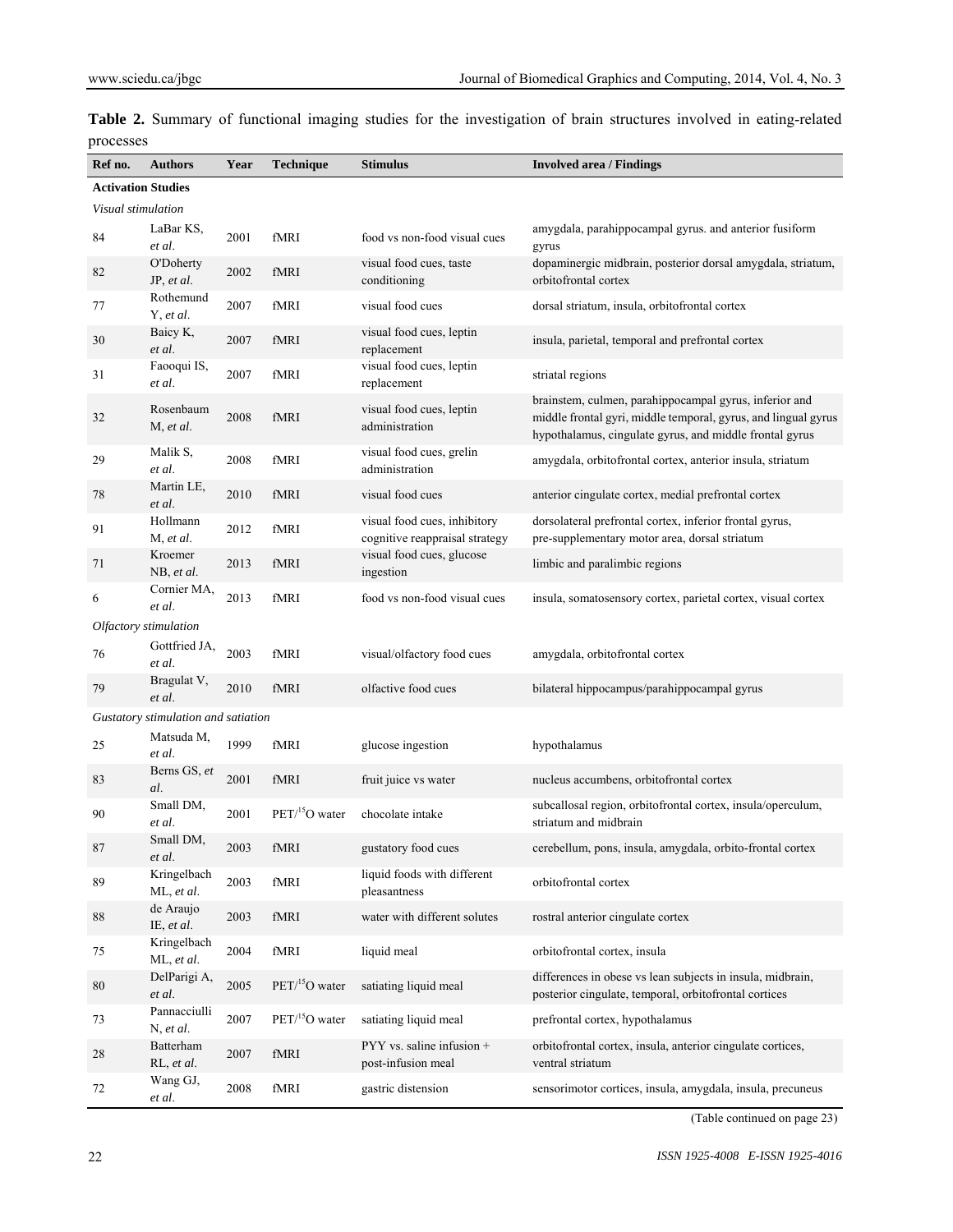| Ref no.                          | <b>Authors</b>       | Year | Technique                                                    | <b>Stimulus</b> | <b>Involved area / Findings</b>                                                                                                                          |  |
|----------------------------------|----------------------|------|--------------------------------------------------------------|-----------------|----------------------------------------------------------------------------------------------------------------------------------------------------------|--|
| <b>Neurotransmission Studies</b> |                      |      |                                                              |                 |                                                                                                                                                          |  |
| 51                               | Wang GJ,<br>et al.   | 2001 | $PET/I^{11}C$<br>raclopride                                  |                 | reduced striatal dopamine D2 receptor availability in obese vs<br>lean subjects                                                                          |  |
| 52                               | Haltia LT.<br>et al. | 2007 | PET <sup>11</sup> C<br>raclopride                            |                 | reduced striatal dopamine D2 receptor availability in<br>overweight/obese vs lean subjects                                                               |  |
| 53                               | Volkow ND.<br>et al. | 2008 | PET <sup>11</sup> C<br>raclopride<br>PET <sup>18</sup> F FDG |                 | reduced striatal dopamine D2 receptor availability and<br>increased metabolism in somatosensory cortices (food<br>palatabilty) in obese vs lean subjects |  |
| 59                               | Rota D,<br>et al.    | 2008 | PET/ <sup>11</sup> C<br>carfentanil                          |                 | reduced $\mu$ -opioid receptor availability in caudate nucleus,<br>hypothalamus and prefrontal cortex in obese vs lean subjects                          |  |

#### **Table 2.** (continued.)

## **4 Conclusion**

In modern times, characterised by practically unlimited supplies of high-calorie food, hedonic mechanisms activated by presence of palatable food tend to override homeostatic systems activated by energy deficits in the control of human alimentary behaviour. The preferential activation of these systems associated to the hedonic reward of alimentation, considered beneficial in evolutionary development for ensuring consumption of relatively scarce, high-energy food sources in an unfavourable environment, is being recognized as a primary cause for the recent surge of obesity in modern societies worldwide.

Neuroimaging techniques, particularly suitable to study the functional integration of neural structures involved in food intake control and the associated cognitive processes, are a powerful tool to clarify fine interactions between the elements of this regulatory system. Therefore, these techniques provide a valuable help to achieve a more detailed comprehension of physiology underpinning alimentary behaviours and their derangements, and to detect multidisciplinary strategies against obesity which act directly or indirectly also on brain mechanisms involved in the control of food intake and energy balance.

## **Acknowledgements**

The present work was partially financed by Progetto di Interesse del C.N.R. "Invecchiamento" and by project "Platform for International Collaborative Knowledge on Food Improvement Based on Ecological Resources (PICKFIBER)", funded by INTERREG IVC Programme, and partially appeared as a chapter in the project dissemination Handbook "Fibre, Organic Agriculture and Satiety", printed by Arts Gràfiques Bobala - Editorial Milenio.

Sarah A. Tabozzi is presently supported by the project "PEGASO - PErsonalised GuidAnce Services for Optimising lifestyle management in teenagers through awareness, motivation and engagement", co-funded by the European Commission under the 7th Framework Programme.

## **Conflict of interests statement**

The Authors declare that there is no conflict of interest that could be perceived as prejudicing the impartiality of the reported information.

## **References**

- [1] Lowe MR, Butryn ML. Hedonic hunger: a new dimension of appetite? Physiol Behav. 2007; 91: 432-439. PMid: 17531274. http://dx.doi.org/10.1016/j.physbeh.2007.04.006
- [2] Berthoud HR. Metabolic and hedonic drives in the neural control of appetite: who is the boss? Curr Opin Neurobiol. 2011; 21: 888-996. PMid: 21981809. http://dx.doi.org/10.1016/j.conb.2011.09.004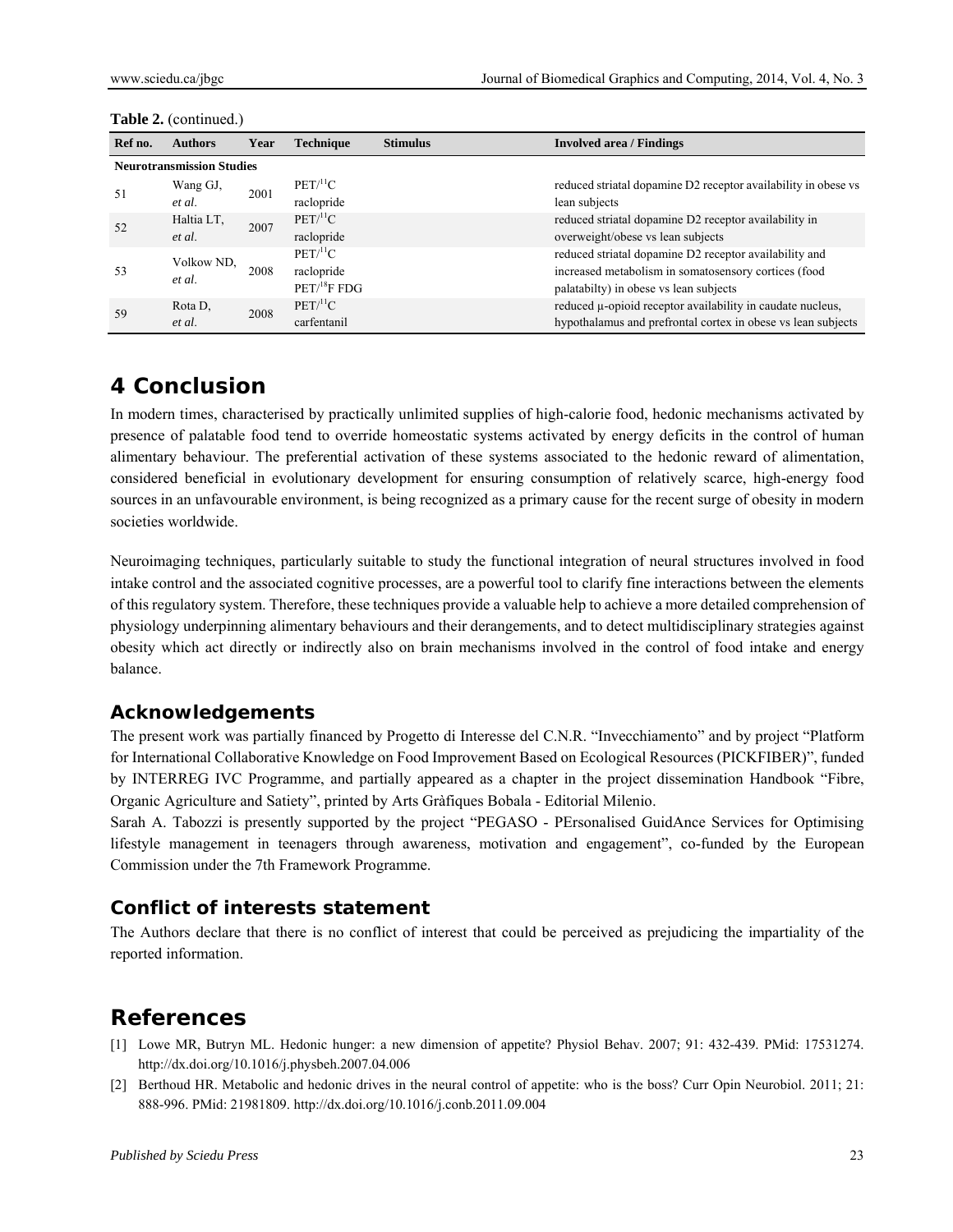- [3] Kringelbach ML. Food for thought: hedonic experience beyond homeostasis in the human brain. Neuroscience. 2004; 126: 807-819. PMid: 15207316. http://dx.doi.org/10.1016/j.neuroscience.2004.04.035
- [4] Cornell CE, Rodin J, Weingarten HP. Stimulus-induced eating when satiated. Physiol Behav. 1989; 45: 695-704. http://dx.doi.org/10.1016/0031-9384(89)90281-3
- [5] Rui L. Brain regulation of energy balance and body weight. Rev Endocr Metab Disord. 2013 Aug 30. [Epub ahead of print]. PMid: 23990408. http://dx.doi.org/10.1007/s11154-013-9261-9
- [6] Cornier MA, McFadden KL, Thomas EA, Bechtell JL, Eichman LS, Bessesen DH, *et al*. Differences in the neuronal response to food in obesity-resistant as compared to obesity-prone individuals. Physiol Behav. 2013; 110-111: 122-128. PMid: 23313402. http://dx.doi.org/10.1016/j.physbeh.2013.01.002
- [7] Berthoud HR. The neurobiology of food intake in an obesogenic environment. Proc Nutr Soc. 2012; 71: 478-487. PMid: 22800810. http://dx.doi.org/10.1017/S0029665112000602
- [8] Saper CB, Chou TC, Elmquist JK. The need to feed: homeostatic and hedonic control of eating. Neuron. 2002; 36: 199-211. http://dx.doi.org/10.1016/S0896-6273(02)00969-8
- [9] Berthoud HR. Homeostatic and non-homeostatic pathways involved in the control of food intake and energy balance. Obesity (Silver Spring). 2006; 14 (Suppl 5): 197S-200S. PMid: 17021366. http://dx.doi.org/10.1038/oby.2006.308
- [10] Chaudhri OB, Salem V, Murphy KG, Bloom SR. Gastrointestinal satiety signals. Annu Rev Physiol. 2008; 70: 239-255. PMid: 17937600. http://dx.doi.org/10.1146/annurev.physiol.70.113006.100506
- [11] Wren AM, Bloom SR. Gut hormones and appetite control. Gastroenterology. 2007; 132: 2116-2130. PMid: 17498507. http://dx.doi.org/10.1053/j.gastro.2007.03.048
- [12] Woods SC, Seeley RJ, Porte D Jr, Schwartz MW. Signals that regulate food intake and energy homeostasis. Science. 1998; 280: 1378-1383. PMid: 9603721. http://dx.doi.org/10.1126/science.280.5368.1378
- [13] Del Parigi A, Gautier JF, Chen K, Salbe AD, Ravussin E, Reiman E, *et al*. Neuroimaging and obesity: mapping the brain responses to hunger and satiation in humans using positron emission tomography. Ann N Y Acad Sci. 2002; 967: 389-397. PMid: 12079866. http://dx.doi.org/10.1111/j.1749-6632.2002.tb04294.x
- [14] Tataranni PA, DelParigi A. Functional neuroimaging: a new generation of human brain studies in obesity research. Obes Rev. 2003; 4: 229-238. PMid: 14649373. http://dx.doi.org/10.1046/j.1467-789X.2003.00111.x
- [15] De Silva A, Salem V, Matthews PM, Dhillo WS. The use of functional MRI to study appetite control in the CNS. Exp Diabetes Res. 2012; 2012: 764017. PMid: 22719753. http://dx.doi.org/10.1155/2012/764017
- [16] Phelps ME, Mazziotta JC. Positron emission tomography: human brain function and biochemistry. Science. 1985; 228: 799-809. http://dx.doi.org/10.1126/science.2860723
- [17] Berns GS. Functional neuroimaging. Life Sci. 1999; 65: 2531-2540. http://dx.doi.org/10.1016/S0024-3205(99)00297-0
- [18] Ogawa S, Lee TM, Kay AR, Tank DW. Brain magnetic resonance imaging with contrast dependent on blood oxygenation.Proc Natl Acad Sci U S A. 1990; 87: 9868-72. PMid: 2124706. http://dx.doi.org/10.1073/pnas.87.24.9868
- [19] Turner R, Le Bihan D, Moonen CT, Despres D, Frank J. Echo-planar time course MRI of cat brain oxygenation changes. Magn Reson Med. 1991; 22: 159-66. PMid: 1798390. http://dx.doi.org/10.1002/mrm.1910220117
- [20] Mansfield P, Coxon R, Glover P. Echo-planar imaging of the brain at 3.0 T: first normal volunteer results. J Comput Assist Tomogr. 1994 May-Jun; 18: 339-43. PMid: 8188896. http://dx.doi.org/10.1097/00004728-199405000-00001
- [21] Barry RL, Strother SC, Gatenby JC, Gore JC. Data-driven optimization and evaluation of 2D EPI and 3D PRESTO for BOLD fMRI at 7 Tesla: I. Focal coverage. neuroimage.2010.12.086. Epub 2011 Jan 11
- [22] Song AW, Wong EC, Hyde JS. Echo-volume imaging. Magn Reson Med. 1994; 32: 668-71. PMid: 7808270. http://dx.doi.org/10.1002/mrm.1910320518
- [23] Poser BA, Koopmans PJ, Witzel T, Wald LL, Barth M. Three dimensional echo-planar imaging at 7 Tesla. Neuroimage. 2010; 51: 261-6. PMid: 20139009. http://dx.doi.org/10.1016/j.neuroimage.2010.01.108
- [24] Ogawa S, Menon RS, Kim SG, Ugurbil K. On the characteristics of functional magnetic resonance imaging of the brain. Annu Rev Biophys Biomol Struct. 1998; 27: 447-74. PMid: 9646874. http://dx.doi.org/10.1146/annurev.biophys.27.1.447
- [25] Matsuda M, Liu Y, Mahankali S, Pu Y, Mahankali A, Wang J, *et al*. Altered hypothalamic function in response to glucose ingestion in obese humans. Diabetes. 1999; 48: 1801-1806. PMid: 10480611. http://dx.doi.org/10.2337/diabetes.48.9.1801
- [26] Liu Y, Gao JH, Liu HL, Fox PT. The temporal response of the brain after eating revealed by functional MRI. Nature. 2000; 405: 1058-62. PMid: 10890447. http://dx.doi.org/10.1038/35016590
- [27] Smeets PA, De Graaf C, Stafleu A, Van Osch MJ, Van der Grond J. Functional MRI of human hypothalamic responses following glucose ingestion. Neuroimage. 2005; 24: 363-8. PMid: 15627579. http://dx.doi.org/10.1016/j.neuroimage.2004.07.073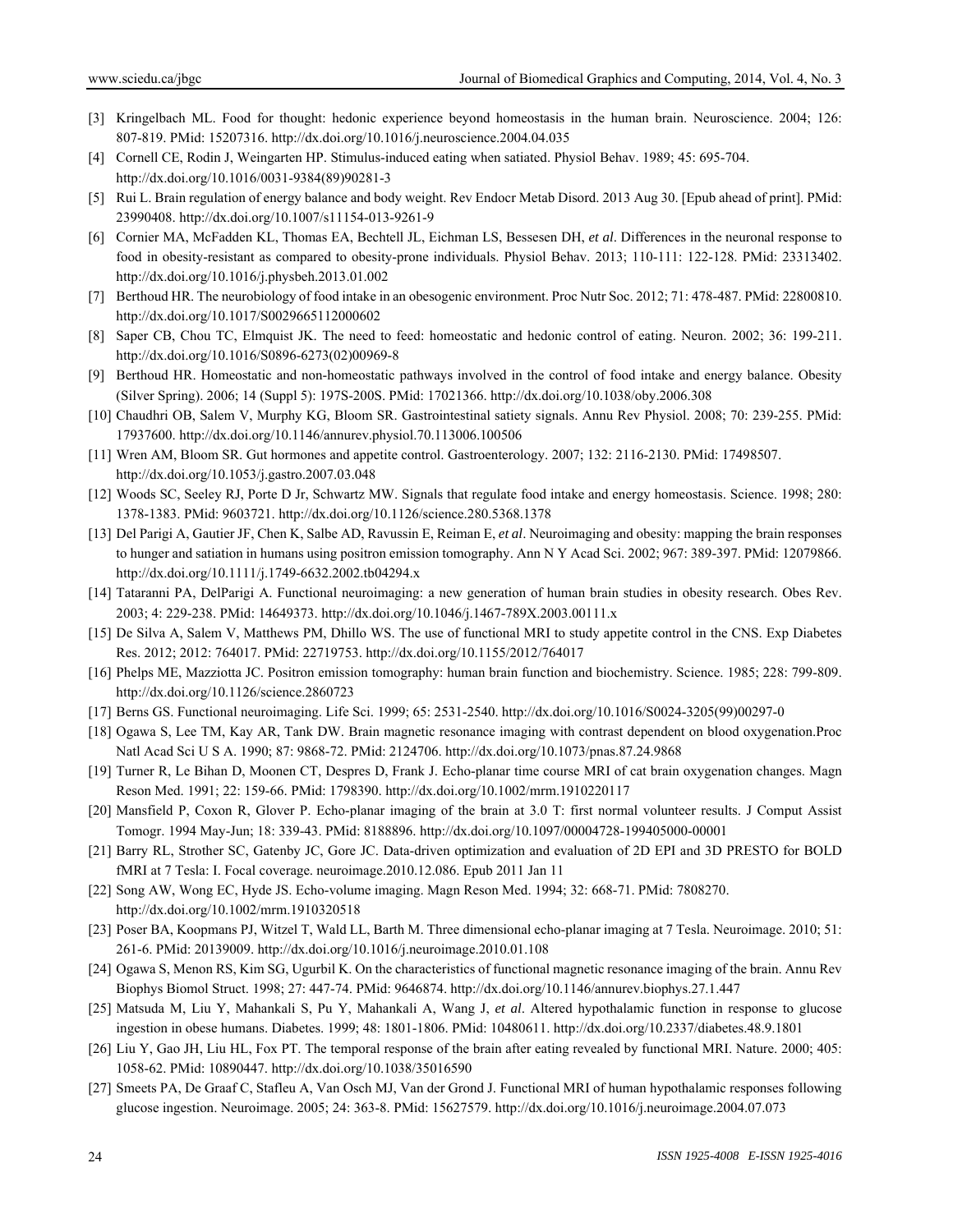- [28] Batterham RL, Ffytche DH, Rosenthal JM, Zelaya FO, Barker GJ, Withers DJ, *et al*. PYY modulation of cortical and hypothalamic brain areas predicts feeding behaviour in humans. Nature. 2007; 450: 106-109. PMid: 17934448. http://dx.doi.org/10.1038/nature06212
- [29] Malik S, McGlone F, Bedrossian D, Dagher A. Ghrelin modulates brain activity in areas that control appetitive behavior. Cell Metab. 2008; 7: 400-409. PMid: 18460331. http://dx.doi.org/10.1016/j.cmet.2008.03.007
- [30] Baicy K, London ED, Monterosso J, Wong ML, Delibasi T, Sharma A, *et al*. Leptin replacement alters brain response to food cues in genetically leptin-deficient adults. Proc Natl Acad Sci U S A. 2007; 104: 18276-18279. PMid: 17986612. http://dx.doi.org/10.1073/pnas.0706481104
- [31] Farooqi IS, Bullmore E, Keogh J, Gillard J, O'Rahilly S, Fletcher PC. Leptin regulates striatal regions and human eating behavior. Science. 2007; 317: 1355. PMid: 17690262. http://dx.doi.org/10.1126/science.1144599
- [32] Rosenbaum M, Sy M, Pavlovich K, Leibel RL, Hirsch J. Leptin reverses weight loss-induced changes in regional neural activity responses to visual food stimuli. J Clin Invest. 2008; 118: 2583-2591. PMid: 18568078.
- [33] Frank S, Laharnar N, Kullmann S, Veit R, Canova C, Hegner YL, *et al*. Processing of food pictures: influence of hunger, gender and calorie content. Brain Res. 2010; 1350: 159-66. PMid: 20423700. http://dx.doi.org/10.1016/j.brainres.2010.04.030
- [34] Zald DH, Hagen MC, Pardo JV. Neural correlates of tasting concentrated quinine and sugar solutions. J Neurophysiol. 2002; 87: 1068-75. PMid: 11826070.
- [35] O'Doherty J, Rolls ET, Francis S, Bowtell R, McGlone F, Kobal G, *et al*. Sensory-specific satiety-related olfactory activation of the human orbitofrontal cortex. Neuroreport. 2000; 11: 893-7. PMid: 10757540. http://dx.doi.org/10.1097/00001756-200003200-00046
- [36] Friston KJ, Holmes AP, Worsley KJ, Poline JP, Frith CD, Frackowiak RSJ. Statistical parametric maps in functional imaging: a general linear approach. Human Brain Mapping 1995; 2: 189-210. http://dx.doi.org/10.1002/hbm.460020402
- [37] Smith SM, Jenkinson M, Woolrich MW, Beckmann CF, Behrens TEJ, Johansen-Berg H, *et al*. Advances in functional and structural MR image analysis and implementation as FSL. NeuroImage. 2004; 23(S1): 208-219. PMid: 15501092. http://dx.doi.org/10.1016/j.neuroimage.2004.07.051
- [38] Woolrich MV, Jbabdi S, Patenaude B, Chappell M, Makni S., Behrens T., *et al*. Bayesian analysis of neuroimaging data in FSL. NeuroImage 2009; 45: S173-186. PMid: 19059349. http://dx.doi.org/10.1016/j.neuroimage.2008.10.055
- [39] Cox RW. AFNI: software for analysis and visualization of functional magnetic resonance neuroimages. Comput Biomed Res. 1996; 29: 162-73. PMid: 8812068. http://dx.doi.org/10.1006/cbmr.1996.0014
- [40] Cox RW, Hyde JS. Software tools for analysis and visualization of fMRI data. NMR Biomed. 1997; 10: 171-8. http://dx.doi.org/10.1002/(SICI)1099-1492(199706/08)10:4/5<171::AID-NBM453>3.0.CO;2-L
- [41] Hoffman EJ, Huang SC, Phelps ME. Quantitation in positron emission computed tomography: 1. Effect of object size. J Comput Assist Tomogr. 1979; 3: 299-308. PMid: 438372. http://dx.doi.org/10.1097/00004728-197906000-00001
- [42] Brooks RA, Di Chiro G. Principles of computer assisted tomography (CAT) in radiographic and radioisotopic imaging. Phys Med Biol. 1976; 21: 689-732. PMid: 788005. http://dx.doi.org/10.1088/0031-9155/21/5/001
- [43] Townsend DW, Geissbuhler A, Defrise M, Hoffman EJ, Spinks TJ, Bailey DL, *et al*. Fully three-dimensional reconstruction for a PET camera with retractable septa. IEEE Trans Med Imaging. 1991; 10: 505-12. PMid: 18222855. http://dx.doi.org/10.1109/42.108584
- [44] Phelps ME, Hoffman EJ, Huang SC, Ter-Pogossian MM. Effect of positron range on spatial resolution. J Nucl Med. 1975; 16: 649-52. PMid: 1151485.
- [45] Gautier JF, Chen K, Salbe AD, Bandy D, Pratley RE, Heiman M, *et al*. Differential brain responses to satiation in obese and lean men. Diabetes. 2000; 49: 838-46. PMid: 10905495. http://dx.doi.org/10.2337/diabetes.49.5.838
- [46] Gautier JF, Del Parigi A, Chen K, Salbe AD, Bandy D, Pratley RE, *et al*. Effect of satiation on brain activity in obese and lean women. Obes Res. 2001; 9: 676-84. PMid: 11707534. http://dx.doi.org/10.1038/oby.2001.92
- [47] Del Parigi A, Chen K, Gautier JF, Salbe AD, Pratley RE, Ravussin E, *et al*. Sex differences in the human brain's response to hunger and satiation.Am J Clin Nutr. 2002 Jun; 75(6): 1017-22. PMid: 12036808.
- [48] Le DS, Pannacciulli N, Chen K, Del Parigi A, Salbe AD, Reiman EM, *et al*. Less activation of the left dorsolateral prefrontal cortex in response to a meal: a feature of obesity. Am J Clin Nutr. 2006; 84: 725-31. PMid: 17023697.
- [49] DelParigi A, Chen K, Salbe AD, Hill JO, Wing RR, Reiman EM, Tataranni PA. Successful dieters have increased neural activity in cortical areas involved in the control of behavior. Int J Obes (Lond). 2007; 31: 440-8. PMid: 16819526. http://dx.doi.org/10.1038/sj.ijo.0803431
- [50] Raichle ME. Quantitative in vivo autoradiography with positron emission tomography. Brain Res. 1979; 180: 47-68. http://dx.doi.org/10.1016/0165-0173(79)90016-X

*Published by Sciedu Press* 25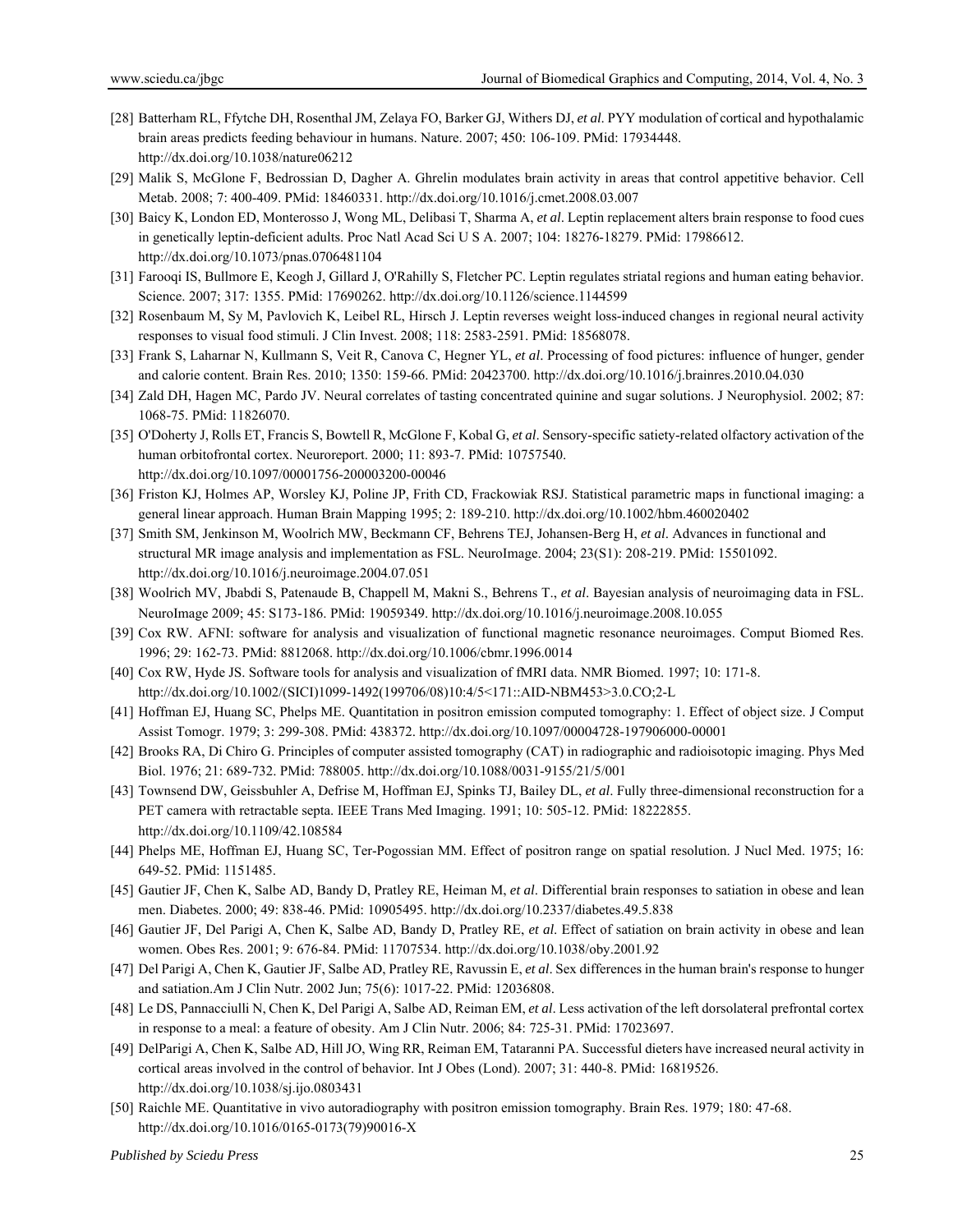- [51] Wang GJ, Volkow ND, Logan J, Pappas NR, Wong CT, Zhu W, *et al*. Brain dopamine and obesity. Lancet. 2001; 357: 354-357. http://dx.doi.org/10.1016/S0140-6736(00)03643-6
- [52] Haltia LT, Rinne JO, Merisaari H, Maguire RP, Savontaus E, Helin S, *et al*. Effects of intravenous glucose on dopaminergic function in the human brain in vivo. Synapse. 2007; 6: 748-756. PMid: 17568412. http://dx.doi.org/10.1002/syn.20418
- [53] Volkow ND, Wang GJ, Telang F, Fowler JS, Thanos PK, Logan J, *et al*. Low dopamine striatal D2 receptors are associated with prefrontal metabolism in obese subjects: possible contributing factors. Neuroimage. 2008 Oct 1; 42(4): 1537-43. PMid: 18598772. http://dx.doi.org/10.1016/j.neuroimage.2008.06.002
- [54] Lammertsma AA. Radioligand studies: imaging and quantitative analysis. Eur Neuropsychopharmacol. 2002; 12: 513-6. http://dx.doi.org/10.1016/S0924-977X(02)00100-1
- [55] Lammertsma AA, Bench CJ, Hume SP, Osman S, Gunn K, Brooks DJ, *et al*. Comparison of methods for analysis of clinical [11C]raclopride studies. Cereb Blood Flow Metab. 1996 Jan; 16(1): 42-52.
- [56] Logan J, Fowler JS, Volkow ND, Wolf AP, Dewey SL, Schlyer DJ, *et al*. Graphical analysis of reversible radioligand binding from time-activity measurements applied to [N-11C-methyl]-(-)-cocaine PET studies in human subjects. J Cereb Blood Flow Metab. 1990; 10: 740-7. PMid: 2384545. http://dx.doi.org/10.1038/jcbfm.1990.127
- [57] Logan J, Fowler JS, Volkow ND, Wang GJ, Ding YS, Alexoff DL. Distribution volume ratios without blood sampling from graphical analysis of PET data. J Cereb Blood Flow Metab. 1996; 16: 834-40. PMid: 8784228. http://dx.doi.org/10.1097/00004647-199609000-00008
- [58] Zubieta JK, Ketter TA, Bueller JA, Xu Y, Kilbourn MR, Young EA, *et al*. Regulation of human affective responses by anterior cingulate and limbic mu-opioid neurotransmission. Arch Gen Psychiatry. 2003; 60: 1145-53. PMid: 14609890. http://dx.doi.org/10.1001/archpsyc.60.11.1145
- [59] Rota D, Lafortuna CL, Rizzo G, Sartorio A, Agosti F, Panzacchi A, *et al*. Modifications of mu-opioid receptors in obesity. Neuroimage. 2008; 41 (Suppl 2): T193. http://dx.doi.org/10.1016/j.neuroimage.2008.04.160
- [60] Hill DL, Batchelor PG, Holden M, Hawkes DJ. Medical image registration. Phys Med Biol. 2001; 46: R1-45. PMid: 11277237. http://dx.doi.org/10.1088/0031-9155/46/3/201
- [61] Talairach J, Tournoux P. Co-planar stereotactic atlas of the human brain. New York: Thieme Medical Publisher. 1988. PMid: 3129671.
- [62] Crum WR, Hartkens T, Hill DL. Non-rigid image registration: theory and practice. Br J Radiol. 2004; 77 Spec No 2: S140-53. PMid: 15677356. http://dx.doi.org/10.1259/bjr/25329214
- [63] Gibson CD, Carnell S, Ochner CN, Geliebter A. Neuroimaging, gut peptides and obesity: novel studies of the neurobiology of appetite. J Neuroendocrinol. 2010; 22: 833-45. PMid: 20553371.
- [64] De Graaf C, Blom WA, Smeets PA, Stafleu A, Hendriks HF. Biomarkers of satiation and satiety. Am J Clin Nutr. 2004; 79: 946-61. PMid: 15159223.
- [65] Tataranni PA, Gautier JF, Chen K, Uecker A, Bandy D, Salbe AD, *et al*. Neuroanatomical correlates of hunger and satiation in humans using positron emission tomography. Proc Natl Acad Sci U S A. 1999; 96: 4569-4574. PMid: 10200303. http://dx.doi.org/10.1073/pnas.96.8.4569
- [66] Schwartz MW, Woods SC, Porte D Jr, Seeley RJ, Baskin DG. Central nervous system control of food intake. Nature. 2000; 404: 661-671. PMid: 10766253.
- [67] Yu JH, Kim MS. Molecular mechanisms of appetite regulation. Diabetes Metab J. 2012; 36: 391-398. PMid: 23275931. http://dx.doi.org/10.4093/dmj.2012.36.6.391
- [68] Carnell S, Gibson C, Benson L, Ochner CN, Geliebter A. Neuroimaging and obesity: current knowledge and future directions. Obes Rev. 2012; 13: 43-56. PMid: 21902800. http://dx.doi.org/10.1111/j.1467-789X.2011.00927.x
- [69] Smeets PA, Charbonnier L, Van Meer F, Van der Laan LN, Spetter MS. Food-induced brain responses and eating behaviour. Proc Nutr Soc. 2012; 71: 511-520. PMid: 22931854. http://dx.doi.org/10.1017/S0029665112000808
- [70] Hollmann M, Pleger B, Villringer A, Horstmann A. Brain imaging in the context of food perception and eating. Curr Opin Lipidol. 2013; 24: 18-24. PMid: 23165087. http://dx.doi.org/10.1097/MOL.0b013e32835b61a4
- [71] Kroemer NB, Krebs L, Kobiella A, Grimm O, Pilhatsch M, Bidlingmaier M, *et al*. Fasting levels of ghrelin covary with the brain response to food pictures. Addict Biol. 2013; 18: 855-862. PMid: 22974271. http://dx.doi.org/10.1111/j.1369-1600.2012.00489.x
- [72] Wang GJ, Tomasi D, Backus W, Wang R, Telang F, Geliebter A, *et al*. Gastric distention activates satiety circuitry in the human brain. Neuroimage. 2008; 39: 1824-1831. PMid: 18155924. http://dx.doi.org/10.1016/j.neuroimage.2007.11.008
- [73] Pannacciulli N, Le DS, Salbe AD, Chen K, Reiman EM, Tataranni PA, *et al*. Postprandial glucagon-like peptide-1 (GLP-1) response is positively associated with changes in neuronal activity of brain areas implicated in satiety and food intake regulation in humans. Neuroimage. 2007; 35: 511-517. PMid: 17317222. http://dx.doi.org/10.1016/j.neuroimage.2006.12.035